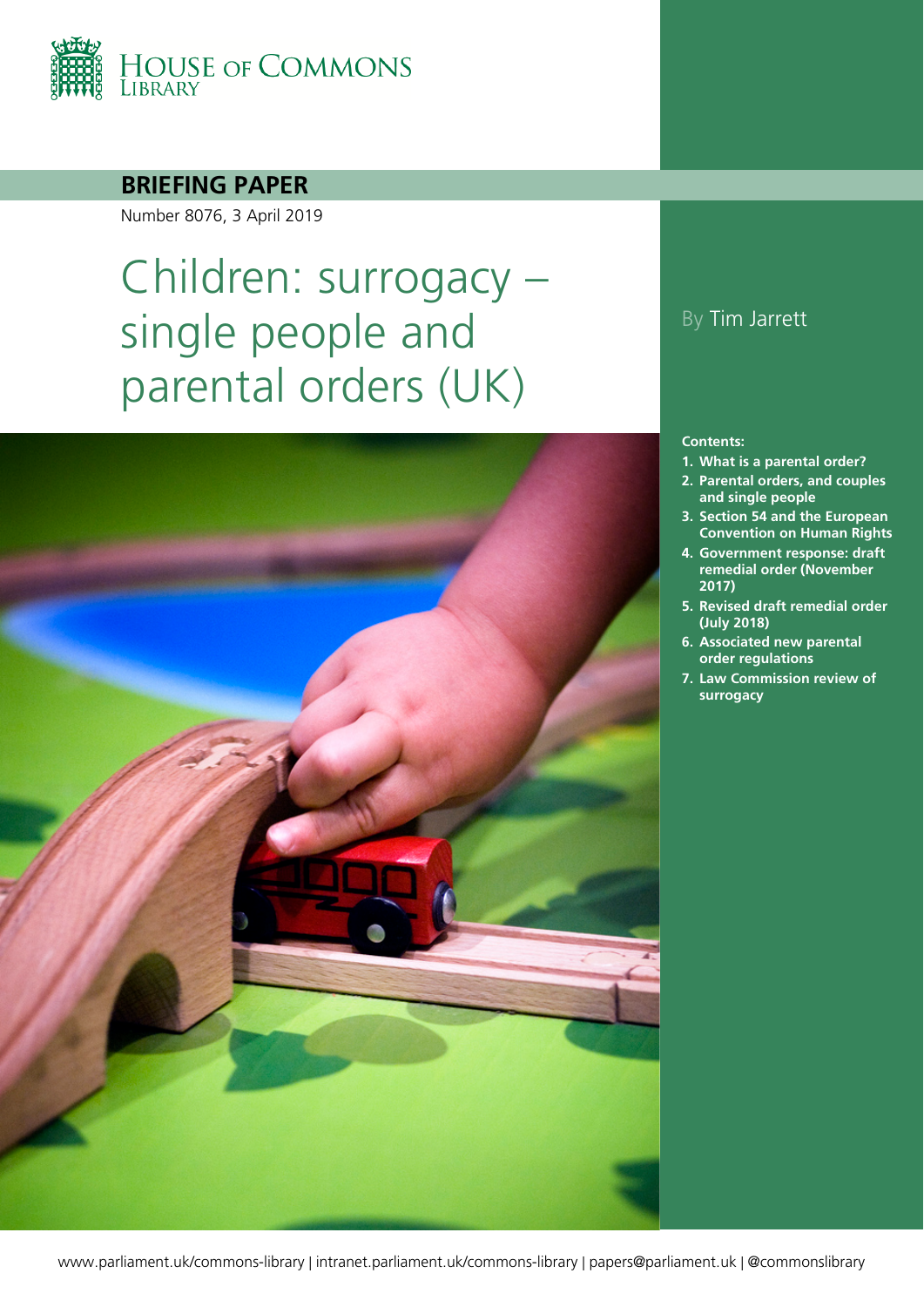## **Contents**

| 3<br><b>Summary</b>            |                                                                                                                                                                                                                                                                                                                                                                         |                            |  |
|--------------------------------|-------------------------------------------------------------------------------------------------------------------------------------------------------------------------------------------------------------------------------------------------------------------------------------------------------------------------------------------------------------------------|----------------------------|--|
| 1.                             | What is a parental order?                                                                                                                                                                                                                                                                                                                                               | 4                          |  |
| 2.<br>2.1<br>2.2<br>2.3        | Parental orders, and couples and single people<br>Couples<br>Single people<br>Why doesn't the HFEA 2008 allow single people to apply for a parental order?                                                                                                                                                                                                              | 5<br>$\frac{5}{5}$<br>6    |  |
| 3.<br>3.1<br>3.2               | Section 54 and the European Convention on Human Rights<br>Government declaration of compatibility<br>Ruling in the case of Z (a child) and declaration of incompatibility of section 54<br>with the ECHR                                                                                                                                                                |                            |  |
| 4.<br>4.1<br>4.2<br>4.3<br>4.4 | Government response: draft remedial order (November 2017)<br>Announcement of the remedial order, delays in its laying and indications of what<br>it would include<br>Laying of the November 2017 draft remedial order<br>Analysis of the November 2017 draft remedial order<br>The Joint Committee on Human Rights' report on the November 2017 draft<br>remedial order | 10<br>10<br>11<br>12<br>13 |  |
| 5.<br>5.1<br>5.2<br>5.3<br>5.4 | Revised draft remedial order (July 2018)<br>Revised draft remedial order and response to the JCHR report<br>JCHR report on the revised draft remedial order<br>Consideration in Committee<br>Coming into force                                                                                                                                                          | 16<br>16<br>18<br>19<br>19 |  |
| 6.<br>6.1<br>6.2<br>6.3<br>6.4 | Associated new parental order regulations<br>The reason for the new regulations<br>Consultation on the regulations<br>The effect of the regulations<br>Parliamentary consideration of the draft regulations                                                                                                                                                             | 20<br>20<br>20<br>21<br>23 |  |
| 7.                             | Law Commission review of surrogacy                                                                                                                                                                                                                                                                                                                                      | 24                         |  |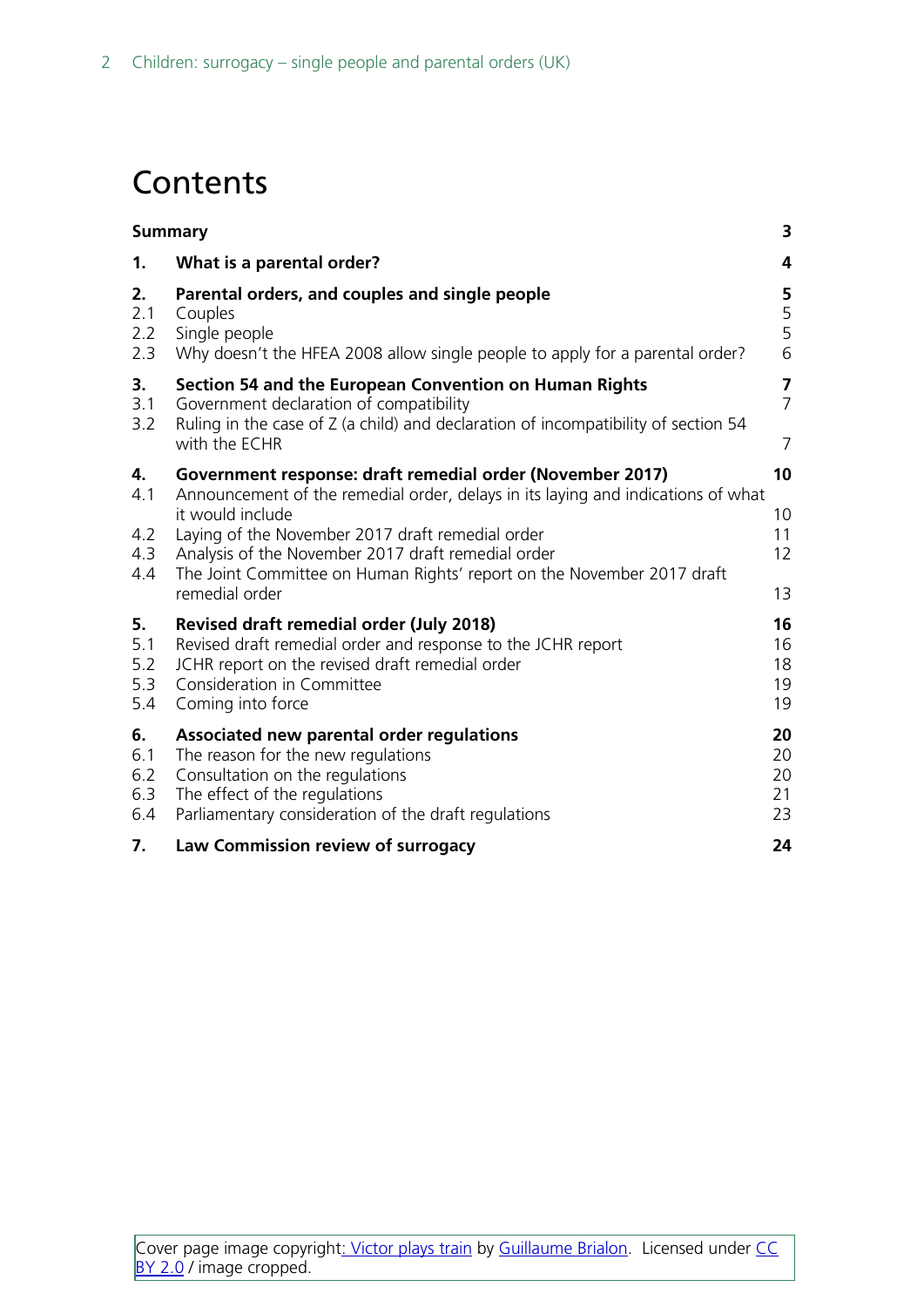## <span id="page-2-0"></span>Summary

This House of Commons Library briefing paper considers surrogacy and parental orders, in particular the revised position for single people who previously had been unable to obtain such an order.

When a child is born to a surrogate mother, a parental order transfers both legal parenthood and "parental responsibility" from the surrogate mother (and her husband, if applicable) to the commissioning parents.

Previously, section 54 of the Human Fertilisation and Embryology Act 2008 only allowed (prescribed) couples to apply for a parental order – not a single person. The Government explained that, at the time, adoption was considered a more appropriate route for single people. The position has now changed following an amendment to the 2008 Act which allows single people to apply for a parental order.

The following is a timeline of key developments:

- May 2016 the High Court ruled that the inability of a single person to obtain a parental order was incompatible with the European Convention on Human Rights (ECHR);
- December 2016 the Government confirmed that it would lay a remedial order before Parliament to allow single people to apply for a parental order;
- November 2017 a draft remedial order was laid before Parliament to bring the 2008 Act into compliance with the ECHR;
- March 2018 the Joint Committee on Human Rights' (JCHR) report on the draft remedial order stated that a "blanket ban on a [single] person who is in a couple getting a single parental order is clumsy and inflexible, as well as discriminatory" and the requirement for a single person still married or in a civil partnership to prove that a separation from a partner was permanent would "be difficult or impossible to prove to the Courts, and would seem to be unnecessary as a matter of policy";
- July 2018 the Government published a revised draft remedial order;
- November 2018 the JCHR said the revised draft order had addressed its concerns. Also, the Government published new parental order regulations as a consequence of the remedial order.
- January 2019 the remedial order came into force, so inserting section 54A into the 2008 Act. The associated regulations came into force in December 2018. Single people are now able to apply for a parental order.

The Law Commission of England and Wales and the Scottish Law Commission have commenced a project to examine the law on surrogacy; a consultation paper is expected to be published as part of their work.

This note applies to United Kingdom.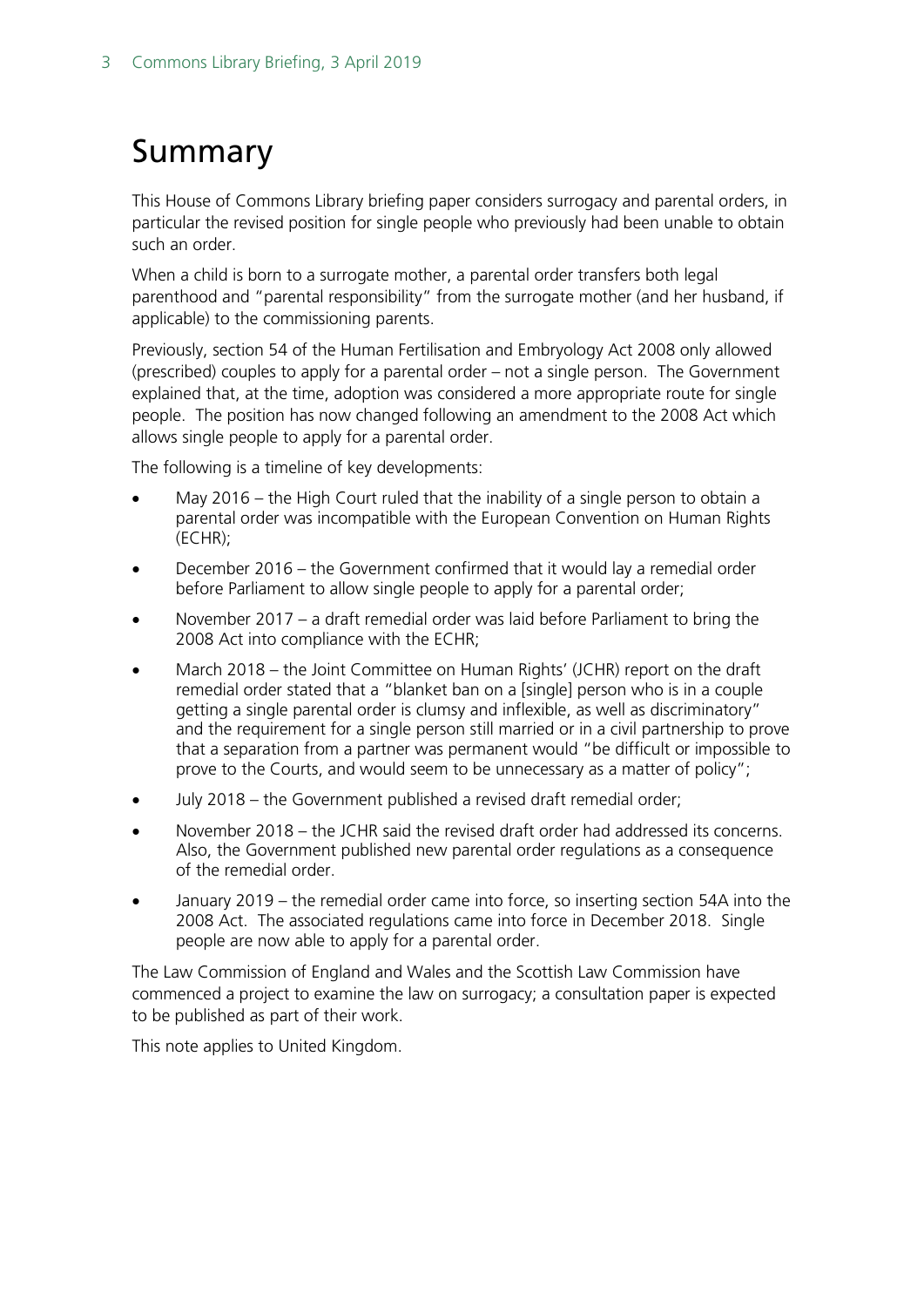## <span id="page-3-0"></span>1. What is a parental order?

When a child is born to a surrogate mother, she is named on the birth certificate as the child's mother and automatically assumes "parental responsibility"<sup>[1](#page-3-1)</sup> in law for the child.<sup>2</sup>

To pass responsibility for the child to the commissioning parents, a "parental order" can be obtained (in England and Wales) from the Family Court or the High Court.<sup>[3](#page-3-3)</sup> The Government's Human Fertilisation and Embryology Authority states that:

In the UK the surrogate is the legal mother of the child until you get a parental order from the court; even if the eggs and sperm used are yours or donated (ie she's not genetically related to the child). Once you have a parental order for the baby the surrogate will have no further rights or obligations to the child.<sup>[4](#page-3-4)</sup>

The legal text Children Law and Practice adds:

The effect of a parental order is to confer both legal parenthood and parental responsibility on the commissioning parents, with the consequence that the child is for all purposes treated in law as their child, and not the child of any other person. The child remains within the prohibited degrees with respect to his birth family in relation to incest and marriage. [5](#page-3-5)

As the Human Fertilisation and Embryology Authority notes, "surrogacy involves a lot of complicated legal issues which is why you should seek independent legal advice, especially if you're having treatment overseas". [6](#page-3-6)

<span id="page-3-1"></span> <sup>1</sup> For more information on parental responsibility (which is a devolved matter), see the Library briefing paper, [Children: parental responsibility -](http://researchbriefings.parliament.uk/ResearchBriefing/Summary/SN02827) what is it, and how is it [gained and lost \(England and Wales\).](http://researchbriefings.parliament.uk/ResearchBriefing/Summary/SN02827)

<span id="page-3-2"></span><sup>&</sup>lt;sup>2</sup> If the surrogate mother is married to a man at the time of the placing in her of the embryo or of the sperm and eggs or of her artificial insemination, then her husband also automatically acquires parental responsibility for the child unless it is shown that he did not consent to the surrogacy (Human Fertilisation and Embryology Act 2008, section 35 and Hershman and McFarlane, Children Law and Practice, paras A179 and A195–A196).

<span id="page-3-3"></span><sup>&</sup>lt;sup>3</sup> For more information, see the webpage **Parenthood and parental orders (surrogacy** [law\)](https://www.nataliegambleassociates.co.uk/knowledge-centre/parenthood-and-parental-orders-surrogacy-law) published by Natalie Gamble Associates (a law firm specialising in family law),

<span id="page-3-4"></span>for example.<br><sup>4</sup> Human Fertilisation and Embryology Authority, Surrogacy – Are there any legal [issues to consider?,](https://www.hfea.gov.uk/treatments/explore-all-treatments/surrogacy/) webpage accessed on 3 April 2019

<span id="page-3-6"></span><span id="page-3-5"></span><sup>&</sup>lt;sup>5</sup> Hershman and McFarlane, Children Law and Practice, para A198<br><sup>6</sup> Human Fertilisation and Embryology Authority Surrogacy – Are t

Human Fertilisation and Embryology Authority, Surrogacy - Are there any legal [issues to consider?,](https://www.hfea.gov.uk/treatments/explore-all-treatments/surrogacy/) webpage accessed on 3 April 2019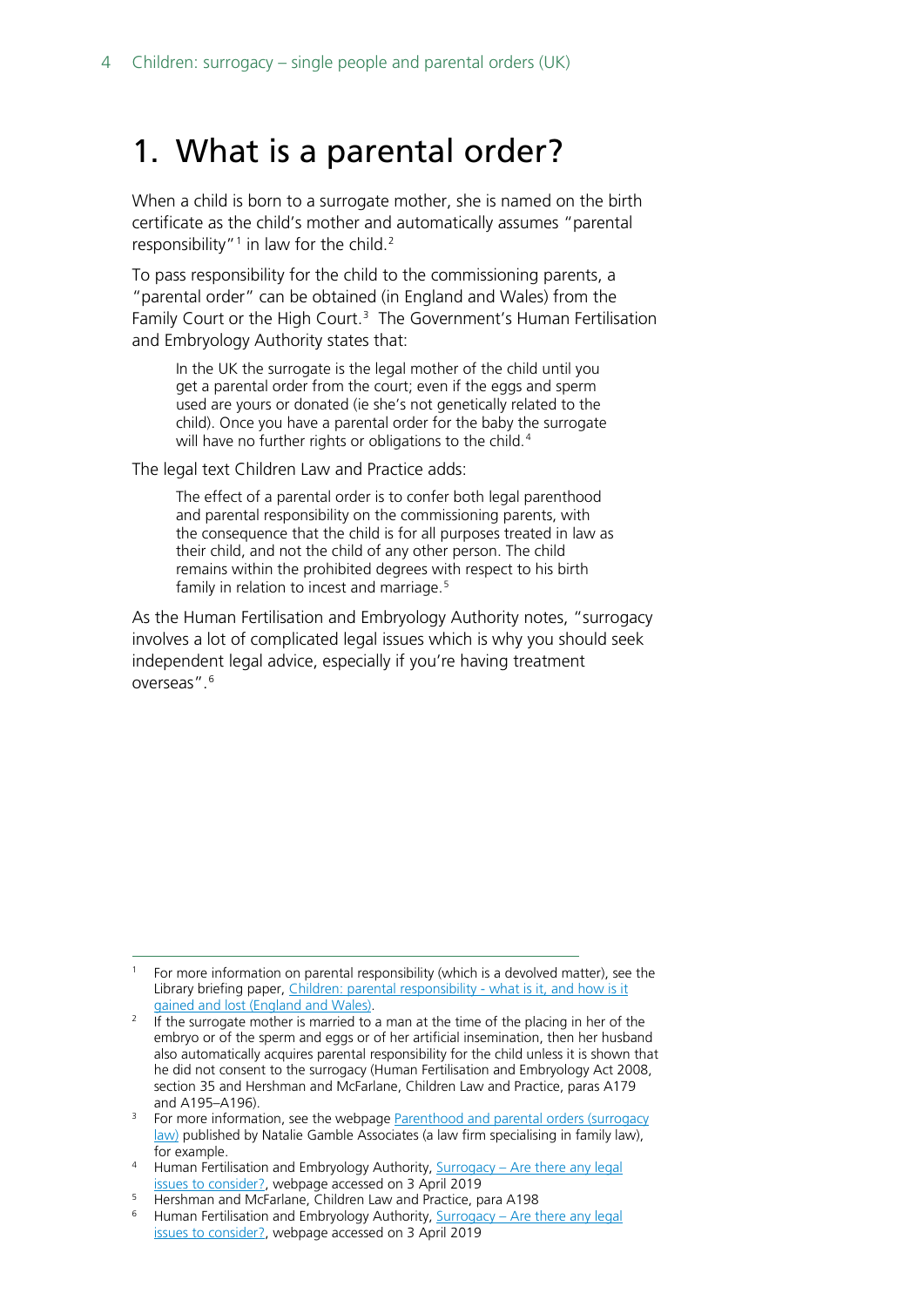## <span id="page-4-0"></span>2. Parental orders, and couples and single people – the pre-2019 position

Prior to January 2019 (when the new section 54A was added), the law in regard to who could apply for a parental order was set out in section 54 of the Human Fertilisation and Embryology Act 2008 (HFEA 2008) as amended.

### <span id="page-4-1"></span>2.1 Couples

Under subsection 2 of section 54 of the HFEA 2008, an application for a parental order has to be "made by two people", specifically:

- a. husband and wife;
- b. civil partners of each other; or
- c. two persons who are living as partners in an enduring family relationship and are not within prohibited degrees of relationship in relation to each other.

The Government noted that "the Marriage (Same Sex Couples) Act 2013, the Marriage and Civil partnership (Scotland) Act 2014 and Civil Partnership Act 2004 (Consequential Provisions and Modifications) Order 2014 (SI 2014/3229) later amended the 2008 Act to include same sex married couples". [7](#page-4-3)

Additionally, certain other conditions set out in section 54 also have to  $he$  met  $8$ 

### <span id="page-4-2"></span>2.2 Single people

As the explanatory notes to section 54 of the HFEA 2008 state, at the time of its introduction it was the case that "a single person remains unable to apply for a parental order" $9$  – thereby maintaining the position from the previous legislation which section 54 replaced.<sup>[10](#page-4-6)</sup>

Instead, a single person was previously only able to gain parental responsibility for a surrogate child by:

adopting the child – as a GOV.UK webpage on surrogacy notes, "if neither you or your partner are related to the child, or you're single, adoption is the only way you can become the child's legal

<span id="page-4-3"></span><sup>&</sup>lt;sup>7</sup> Department of Health, The Government's Response to an incompatibility in the [Human Fertilisation & Embryology Act 2008: A remedial order to allow a single](https://www.gov.uk/government/uploads/system/uploads/attachment_data/file/664161/Command_paper_Cm_9525.pdf)  [person to obtain a parental order following a surrogacy arrangement,](https://www.gov.uk/government/uploads/system/uploads/attachment_data/file/664161/Command_paper_Cm_9525.pdf) Cm 9525, November 2017, p2, para 2.5

<span id="page-4-4"></span><sup>&</sup>lt;sup>8</sup> Including: the applicants must apply for the order during the period of 6 months beginning with the day on which the child is born; at the time of the application and the making of the order (a) the child's home must be with the applicants, and (b) either or both of the applicants must be domiciled in the United Kingdom or in the Channel Islands or the Isle of Man; at the time of the making of the order both the applicants must have attained the age of 18 (HFEA 2008, section 54).

<span id="page-4-5"></span><sup>&</sup>lt;sup>9</sup> [Human Fertilisation and Embryology Act 2008–EN,](http://www.legislation.gov.uk/ukpga/2008/22/pdfs/ukpgaen_20080022_en.pdf) p31, para 188

<span id="page-4-6"></span><sup>&</sup>lt;sup>10</sup> Namely, the Human Fertilisation and Embryology Act 1990, section 30 (now repealed)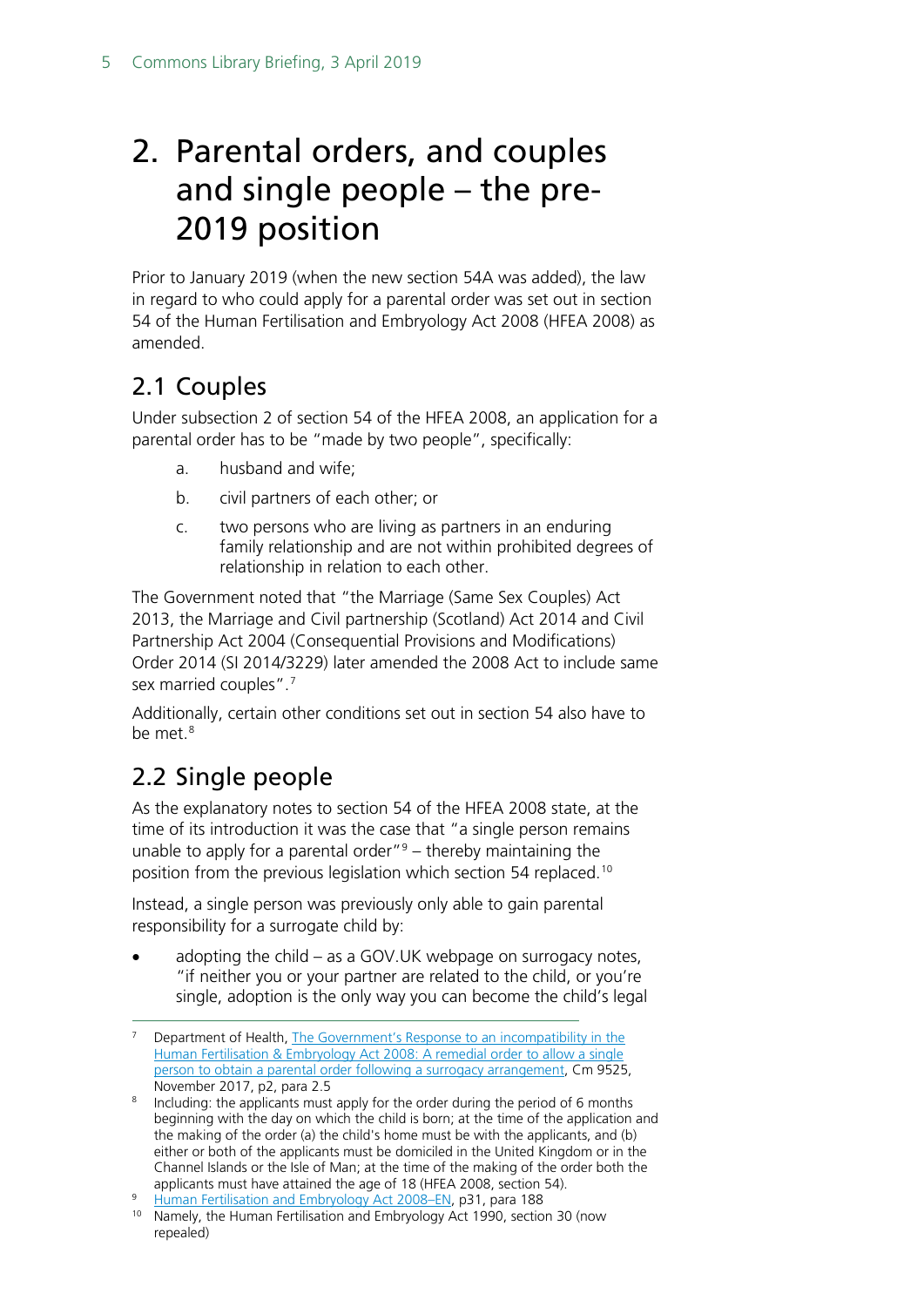parent", adding that "if you choose to adopt, a registered adoption agency must be involved in your surrogacy process".<sup>11</sup> Like a parental order, adoption similarly vests parental responsibility in the new parents, and extinguishes it from all previous holders of it including the birth parent(s) – the Government notes that a parental order "operates like a speeded up form of adoption"; $12$ 

- a child arrangements order this is a private law matter, and could allow residence to be granted to someone (even if they are not a birth parent of the child), with parental responsibility also granted alongside if they do not already have it. It does not extinguish parental responsibility from any existing holders of it;
- making the child a ward of court  $-$  if wardship is granted, "no important step can be taken in his life without the leave of the court" i.e. "ultimate responsibility for him rests with the court" (known as "parental jurisdiction"). $13, 14$  $13, 14$  $13, 14$

### <span id="page-5-0"></span>2.3 Why didn't the HFEA 2008 allow single people to apply for a parental order?

As the Government explained in November 2017 when it published the draft remedial order (see section 4), when the surrogacy legislation was originally passed:

The intention was that an individual seeking to acquire legal parenthood of a child born under a surrogacy arrangement would have to adopt the child. The rationale at that time was that the fuller assessment carried out in adoption proceedings was more likely to ensure that a person on their own was able to cope with the demands of bringing up a child.<sup>[15](#page-5-5)</sup>

<span id="page-5-1"></span><sup>&</sup>lt;sup>11</sup> GOV.UK, [Become a child's legal parent,](https://www.gov.uk/become-a-childs-legal-parent) webpage previously accessed on 10 December 2018 (prior to the change in the surrogacy law)

<span id="page-5-2"></span><sup>&</sup>lt;sup>12</sup> Department of Health, **The Government's Response to an incompatibility in the** [Human Fertilisation & Embryology Act 2008: A remedial order to allow a single](https://www.gov.uk/government/uploads/system/uploads/attachment_data/file/664161/Command_paper_Cm_9525.pdf)  [person to obtain a parental order following a surrogacy arrangement,](https://www.gov.uk/government/uploads/system/uploads/attachment_data/file/664161/Command_paper_Cm_9525.pdf) Cm 9525, November 2017, p1, para 2.1

<span id="page-5-3"></span><sup>13</sup> Hershman and McFarlane, Children Law and Practice, paras B1056–B1057

<span id="page-5-4"></span><sup>&</sup>lt;sup>14</sup> For example, in the case of child "Z" who was born to a surrogate mother (see section 3.2), the child was made a ward of court, and the court placed him in the care and control of his commissioning father who at the time was seeking a parental order as a single parent [\(In the matter of Z \(A Child\) \(No 2\),](http://www.bailii.org/ew/cases/EWHC/Fam/2016/1191.html) [2016] EWHC 1191 (Fam), 20 May 2016, para 7).

<span id="page-5-5"></span><sup>&</sup>lt;sup>15</sup> Department of Health, The Government's Response to an incompatibility in the [Human Fertilisation & Embryology Act 2008: A remedial order to allow a single](https://www.gov.uk/government/uploads/system/uploads/attachment_data/file/664161/Command_paper_Cm_9525.pdf)  [person to obtain a parental order following a surrogacy arrangement,](https://www.gov.uk/government/uploads/system/uploads/attachment_data/file/664161/Command_paper_Cm_9525.pdf) Cm 9525, November 2017, p2, para 2.6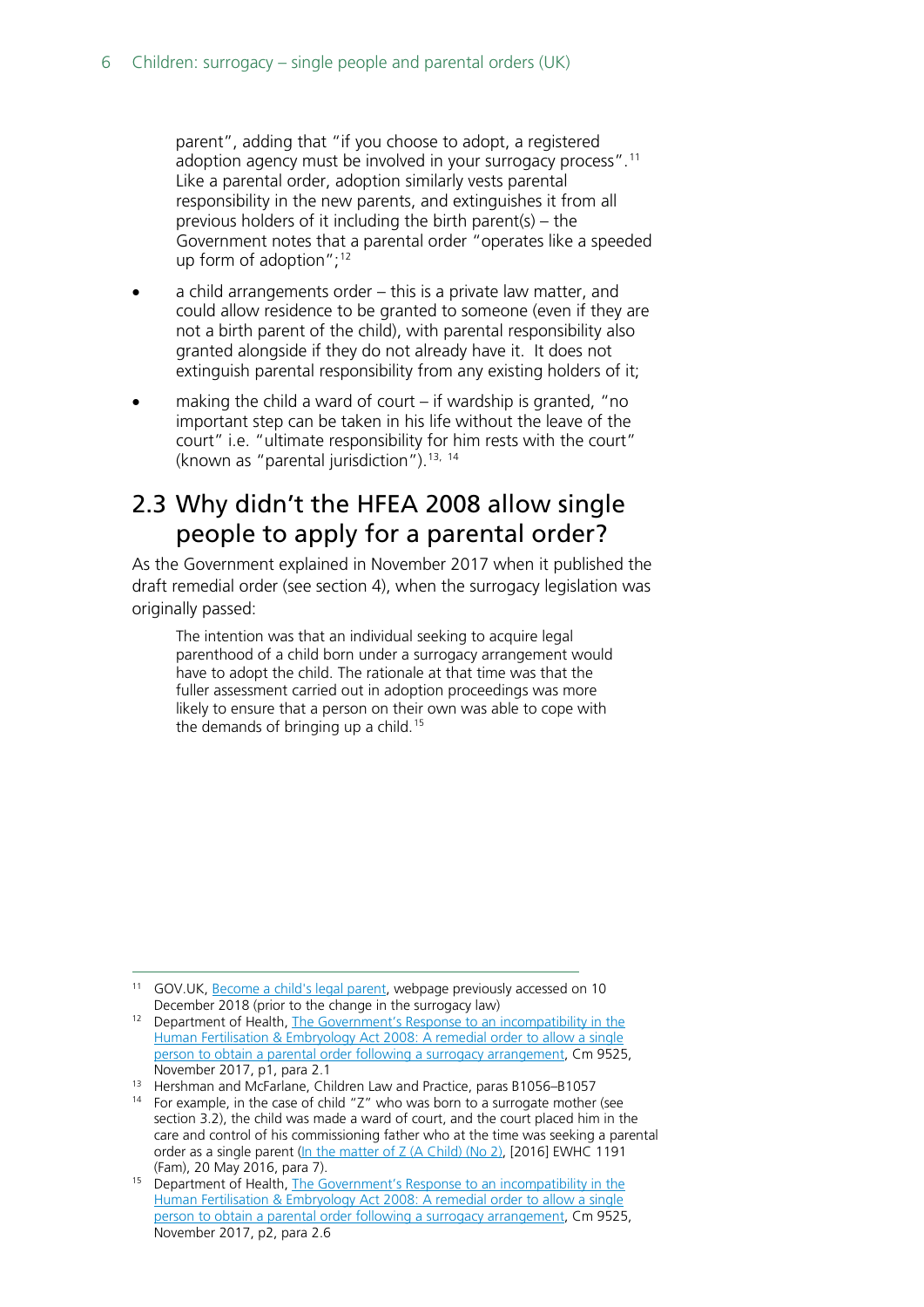## <span id="page-6-0"></span>3. Section 54 and the European Convention on Human Rights

### <span id="page-6-1"></span>3.1 Government declaration of compatibility

When a Bill is considered by Parliament, before Second Reading in both the Commons and Lords, the Government has to declare whether the Bill, as it stands at that point, is compatible with human rights legislation, namely the Human Rights Act 1998 which gives statutory force in the UK to the European Convention on Human Rights (ECHR): this is called the "statement of compatibility".

As the organisation Liberty explains, a "statement of compatibility":

doesn't bind Parliament or the courts. It is intended to encourage ministers and the civil service to consider the human rights implications of proposed legislation before it is introduced. [16](#page-6-3)

For the Commons and Lords Second Readings of the Human Fertilisation and Embryology Bill, which became the HFEA 2008, the Bill stated that:

Secretary Alan Johnson [in the Commons, Lord Darzi of Denham when the Bill was presented in the Lords] has made the following statement under section 19(1)(a) of the Human Rights Act 1998:

In my view the provisions of the Human Fertilisation and Embryology Bill [HL] are compatible with the Convention rights.[17](#page-6-4)

The relevant clause concerning for whom a parental order could be made – clause 54 of the Bill – was not amended during its passage through Parliament, and became section 54 of the HFEA 2008.

### <span id="page-6-2"></span>3.2 Ruling in the case of Z (a child) and declaration of incompatibility of section 54 with the ECHR

A legal challenge was mounted by a man who, as a single parent, wished to have a parental order made in his favour for his surrogate child, "Z".[18](#page-6-5) He was the biological father of Z, who was carried to birth by a surrogate mother.

The case was heard in the High Court by the then President of the Family Division, Sir James Munby. Sir James noted that:

Faced with the difficulty that the language of section 54 contemplates that any such order can be made only on the application of "two people", he [the father] sought to persuade me that section 54 could be "read down" in accordance with section 3(1) of the Human Rights Act 1998 so as to enable a parental order to be made on the application of one person.<sup>[19](#page-6-6)</sup>

<span id="page-6-3"></span><sup>&</sup>lt;sup>16</sup> Liberty, How the Human Rights Act works – How does Parliament use the Human [Rights Act?,](https://www.liberty-human-rights.org.uk/human-rights/what-are-human-rights/human-rights-act/how-human-rights-act-works) webpage accessed on 3 April 2019

<span id="page-6-4"></span><sup>17</sup> [HL Bill 6 2007–08,](https://publications.parliament.uk/pa/ld200708/ldbills/006/2008006.pdf) p1 and [Bill 70 2007–08,](https://publications.parliament.uk/pa/cm200708/cmbills/070/2008070.pdf) p1

<span id="page-6-5"></span> $18$  "Z" was used in place of the child's name in the public court judgment in the interests of confidentiality.

<span id="page-6-6"></span><sup>&</sup>lt;sup>19</sup> [In the matter of Z \(A Child\) \(No 2\),](http://www.bailii.org/ew/cases/EWHC/Fam/2016/1191.html) [2016] EWHC 1191 (Fam), 20 May 2016, para 2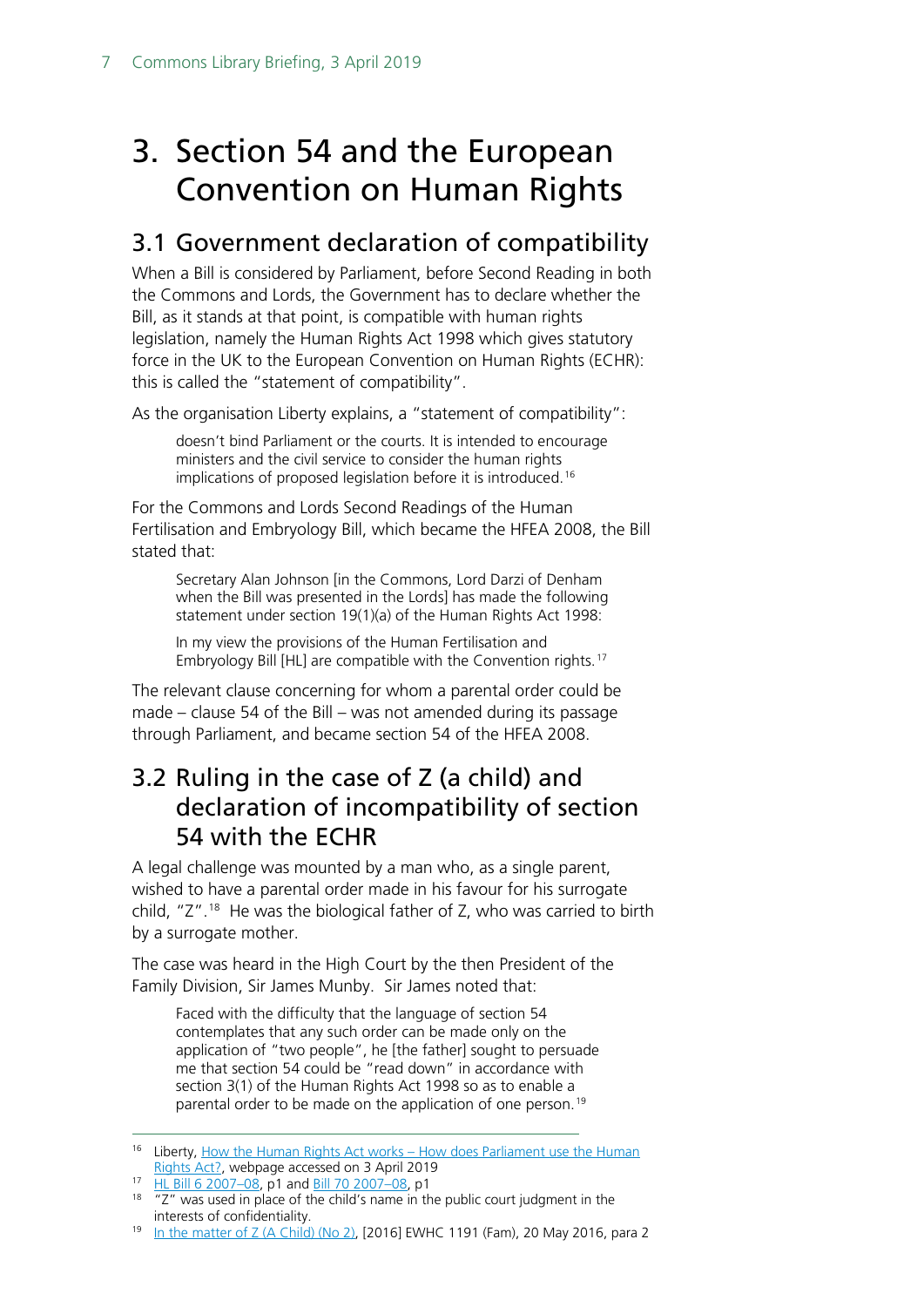Sir James ruled in September 2015 that it was not possible for section 54 to be "read down",<sup>[20](#page-7-0)</sup> so the father then contested that section 54 was not compatible with the Human Rights Act 1998, seeking a "declaration of incompatibility" in accordance with section 4 of the 1998 Act.

In response to the arguments put forward to the court by the father in this regard, the then Department of Health (now the Department of Health and Social Care) responded by saying that "the Secretary of State concedes that the current provisions of section 54(1) and (2) of the Human Fertilisation and Embryology Act 2008 are incompatible with Article 14 [of the ECHR] taken in conjunction with Article 8", noting that "this is in reality, a discrimination case. That is the basis of the concession". The Department went on:

The Secretary of State accepts that the facts fall within the ambit of Article 8 and that Article 14 is engaged. It is accepted that there is a difference in treatment between a single person entering into a lawful surrogacy arrangement and a couple entering the same arrangement. This difference in treatment, namely the inability to obtain a parental order, is on the sole ground of the status of the commissioning parent as a single person versus the same person were he part of a couple. The Secretary of State accepts that, in light of the evidence filed and the jurisprudential developments both domestic and in Strasbourg, including for example Mennesson v France (Application no. 65192/11) taken with Wagner v Luxembourg (Application no. 76240/01), this difference in treatment on the sole ground of the status of the commissioning parent as a single person versus being part of a couple, can no longer be justified within the meaning of Article 14.<sup>[21](#page-7-1)</sup>

#### **Box 1: Articles 8 and 14 of the European Convention on Human Rights**

*Article 8 – Right to respect for private and family life*

- 1. Everyone has the right to respect for his private and family life, his home and his correspondence.
- 2. There shall be no interference by a public authority with the exercise of this right except such as is in accordance with the law and is necessary in a democratic society in the interests of national security, public safety or the economic well-being of the country, for the prevention of disorder or crime, for the protection of health or morals, or for the protection of the rights and freedoms of others.

*Article 14 – Prohibition of discrimination*

The enjoyment of the rights and freedoms set forth in this Convention shall be secured without discrimination on any ground such as sex, race, colour, language, religion, political or other opinion, national or social origin, association with a national minority, property, birth or other status.<sup>[22](#page-7-2)</sup>

The then President noted in his ruling of May 2016 that he had been invited by the parties to the case to make an order including a declaration of incompatibility, which he agreed to:

"the Court noting that the [Secretary of State for Health] does not oppose a declaration being made in the terms:"

<span id="page-7-1"></span><span id="page-7-0"></span><sup>&</sup>lt;sup>20</sup> [In the matter of Z \(A Child\),](http://www.bailii.org/ew/cases/EWFC/HCJ/2015/73.html) [2015] EWFC 73, 7 September 2015

<sup>&</sup>lt;sup>21</sup> In the matter of  $Z$  (A Child) (No 2), [2016] EWHC 1191 (Fam), 20 May 2016, paras 11–13

<span id="page-7-2"></span><sup>&</sup>lt;sup>22</sup> European Court of Human Rights and the Council of Europe, European Convention [on Human Rights,](http://www.echr.coe.int/Documents/Convention_ENG.pdf) pp11 and 13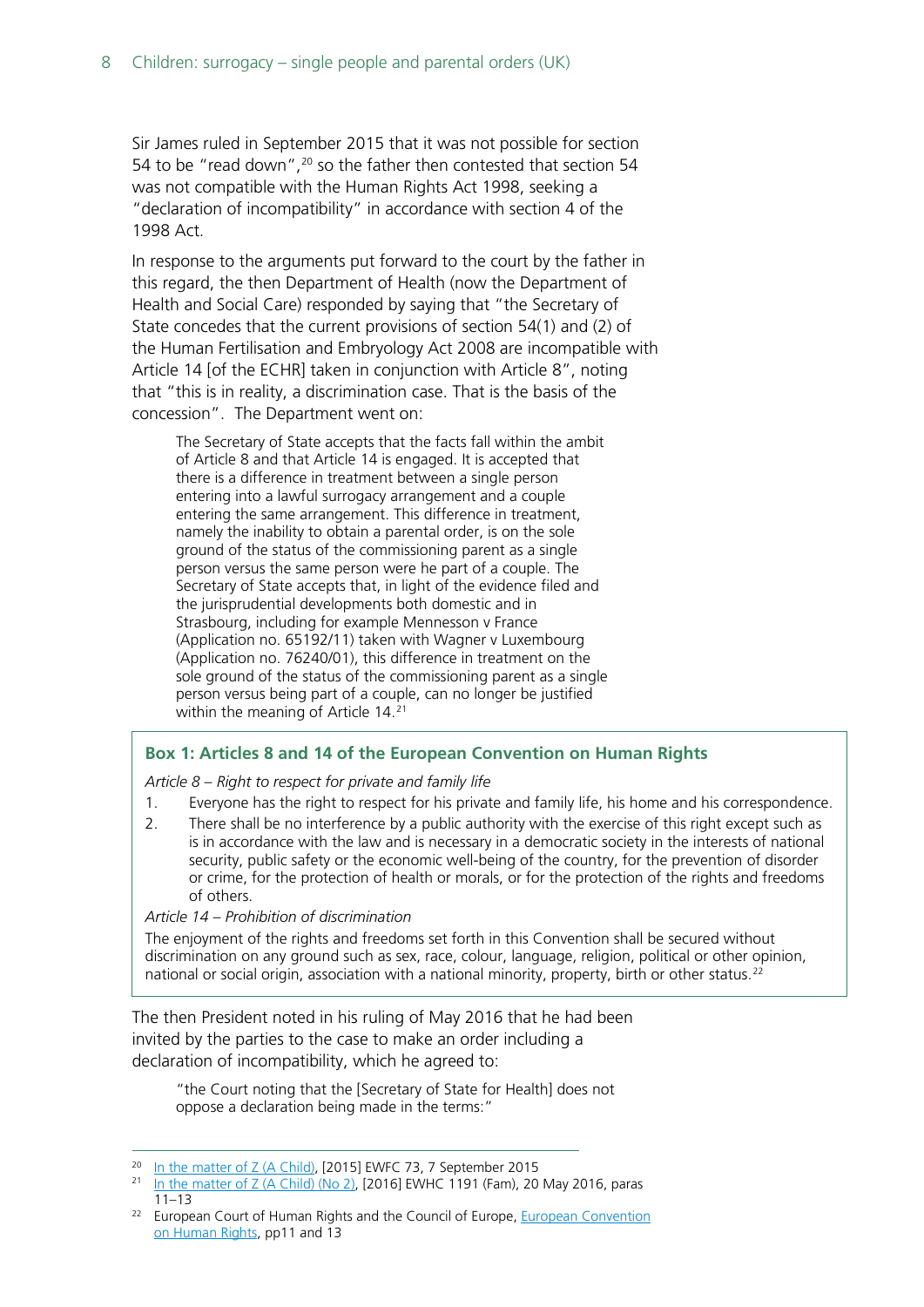#### 9 Commons Library Briefing, 3 April 2019

"Sections 54(1) and (2) of the Human Fertilisation and Embryology Act 2008 are incompatible with the rights of the Applicant and the Second Respondent under Article 14 ECHR taken in conjunction with Article 8 insofar as they prevent the Applicant from obtaining a parental order on the sole ground of his status as a single person as opposed to being part of a couple".[23](#page-8-0)

<span id="page-8-0"></span><sup>&</sup>lt;sup>23</sup> [In the matter of Z \(A Child\) \(No 2\),](http://www.bailii.org/ew/cases/EWHC/Fam/2016/1191.html) [2016] EWHC 1191 (Fam), 20 May 2016, paras 17–21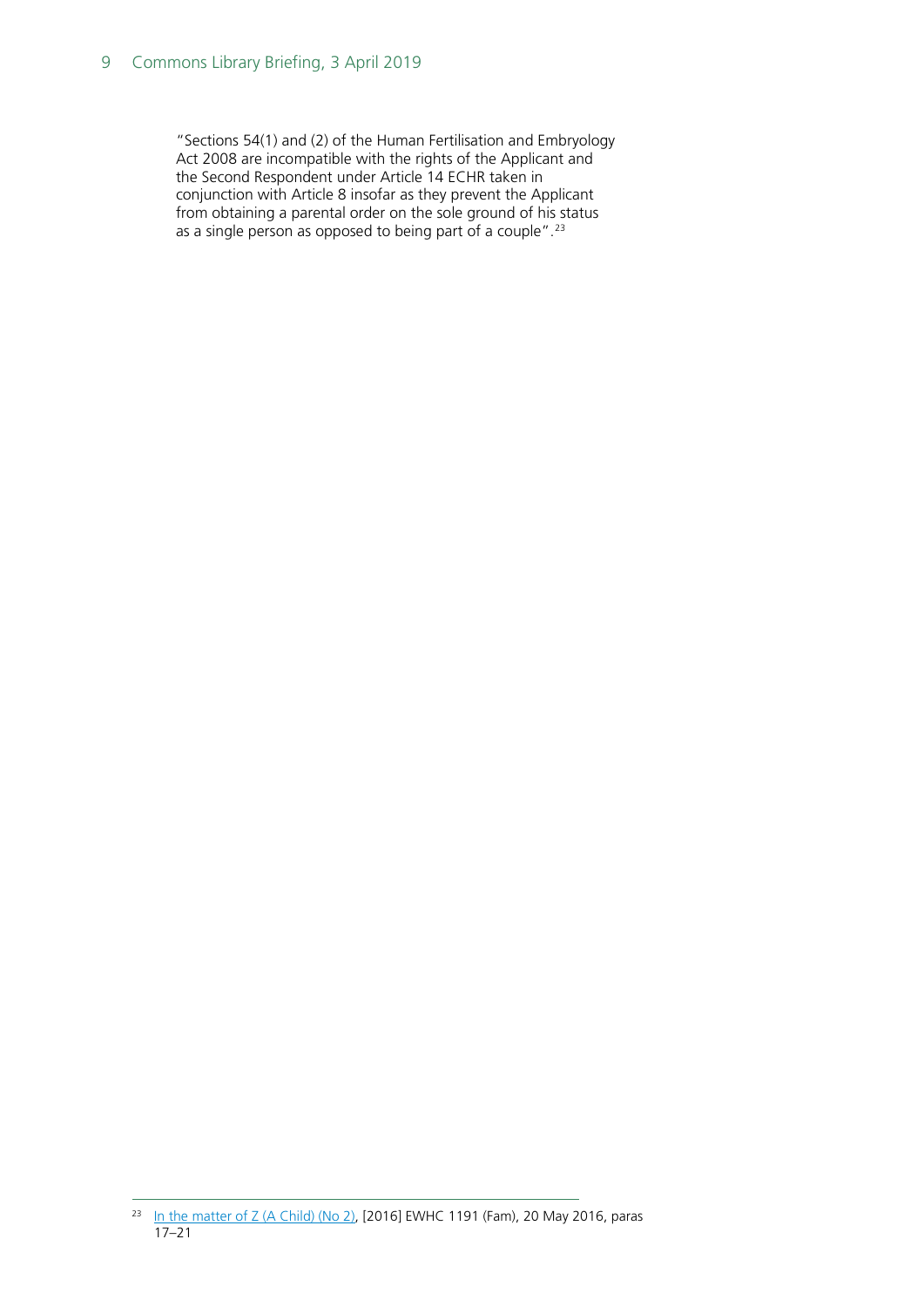## <span id="page-9-0"></span>4. Government response: draft remedial order (November 2017)

### <span id="page-9-1"></span>4.1 Announcement of the remedial order, delays in its laying and indications of what it would include

The Government told Parliament in June 2016 that it "accepted the judgment by Sir James Munby from the High Court. We will be looking to update the legislation on Parental Orders, and are now considering how best to do this". [24](#page-9-2)

On 14 December 2016, the then Government whip, Baroness Chisholm of Owlpen, told the House of Lords that a remedial order would be made in respect of section 54 of the HFEA 2008 in order to respond the High Court judgment:

We will ... update the legislation on parental orders to ensure that it is compatible with the court judgment. I can confirm that the Government will introduce a remedial order to achieve this, so that single people can apply for parental orders on the same basis as couples. The remedial order will be subject to consultation and will include transitional arrangements, which would put all single people on the same footing and allow a reasonable time period to apply. The House will recognise that there are complexities and a considerable number of consequential amendments to other pieces of legislation, so our current plan is that the remedial order will be introduced to Parliament in early 2017.<sup>[25](#page-9-3)</sup>

#### **Box 2: What is a remedial order?**

Liberty provides the following explanation:

If a court has found UK legislation incompatible with human rights, it is up to Parliament to decide whether to amend it.

Section 10 and Schedule 2 of the Human Rights Act allow amendments to be made by a remedial order. If a minister thinks there are strong reasons to do so, they can make an order to amend legislation – to remove an incompatibility recognised by the courts.

A draft of the order must be laid before Parliament for 60 days and then approved by both Houses before it can be made.

The only exception is for urgent orders, which allow for an interim order to be made. This will have no effect if not approved by both Houses within 120 parliamentary days.

This is intended to ensure that clear breaches of human rights can be dealt with swiftly, rather than waiting for a legislative slot which can often take months, if not years.<sup>[26](#page-9-4)</sup>

The original "early 2017" date for the introduction of the draft remedial order was revised in March 2017 to "before the [2017 parliamentary]

<span id="page-9-2"></span> <sup>24</sup> [PQ 39605 13 June 2016](http://www.parliament.uk/written-questions-answers-statements/written-question/commons/2016-06-07/39605)

<sup>25</sup> [HL Deb 14 December 2016 c1332](https://hansard.parliament.uk/Lords/2016-12-14/debates/391AB95D-1999-4D52-A5D0-C9EF6CF44407/Surrogacy)

<span id="page-9-4"></span><span id="page-9-3"></span><sup>&</sup>lt;sup>26</sup> Liberty, How the Human Rights Act works – How does Parliament use the Human [Rights Act?,](https://www.liberty-human-rights.org.uk/human-rights/what-are-human-rights/human-rights-act/how-human-rights-act-works) webpage accessed on 3 April 2019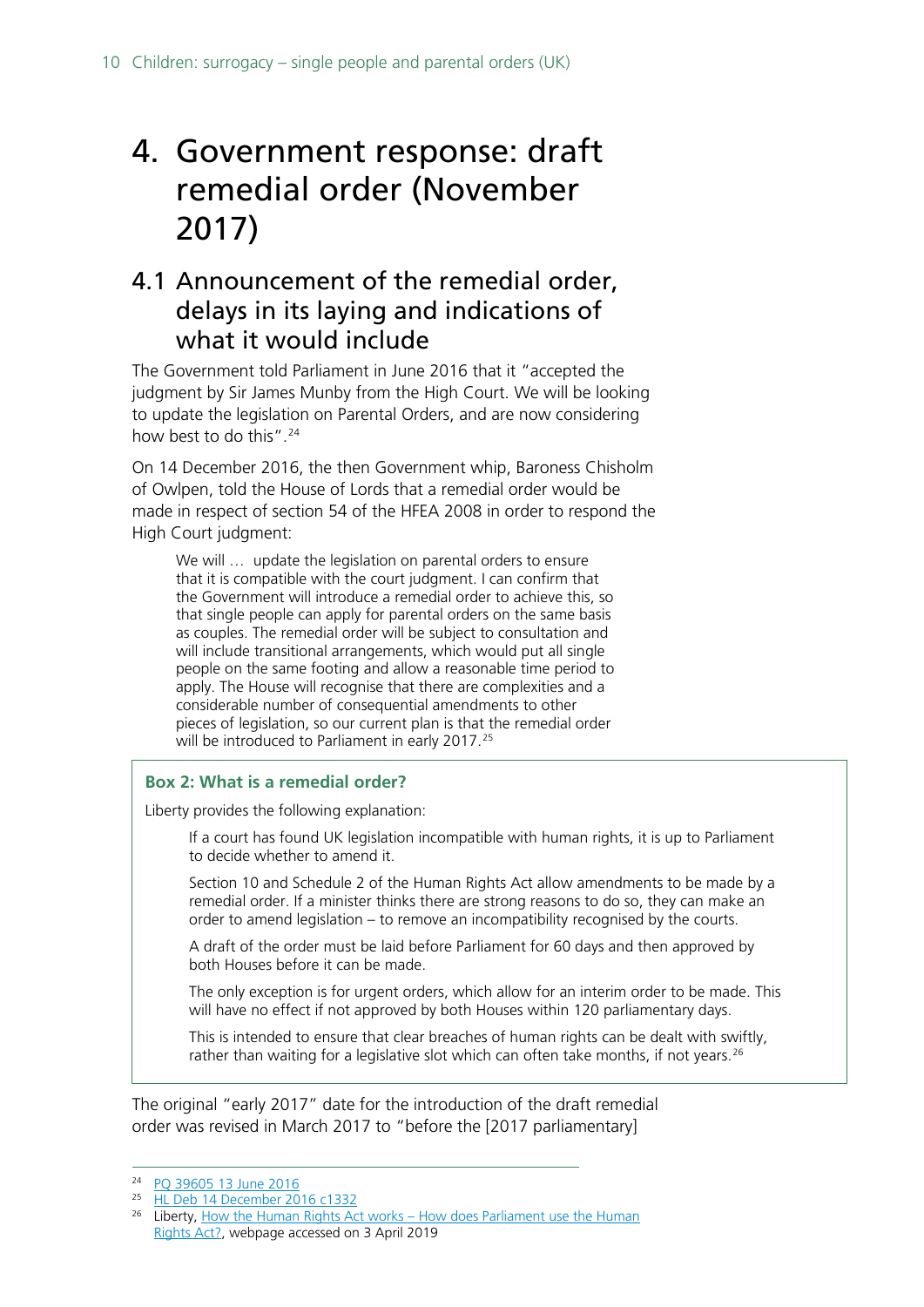Summer recess".<sup>[27](#page-10-1)</sup> This was revised again after the June General Election – the remedial order would be "laid when Parliament returns after the Summer recess period".<sup>28</sup> When the House returned from the summer recess in September 2017, the Government said that the remedial order would be laid "in the autumn session of Parliament"<sup>[29](#page-10-3)</sup> the draft remedial order was duly laid on 29 November 2017.

In November 2017, the Government stated that the remedial order would be a non-urgent order (see Box 2 above),<sup>[30](#page-10-4)</sup> having previously refrained from providing clarity on this matter.<sup>[31](#page-10-5)</sup> It did not, at that stage, offer an explanation as to why the remedial order would be a non-urgent order.<sup>[32](#page-10-6)</sup>

### <span id="page-10-0"></span>4.2 Laying of the November 2017 draft remedial order

Announcing the publication of the non-urgent draft remedial order, the then Minister for Health, Philip Dunne, told the House on 29 November 2017:

Following consideration of possible legislative options, the Government considers that there are compelling reasons to amend the 2008 Act by order made under the power in section 10 of the Human Rights Act 1998 to take remedial action where there is an incompatibility with the Human Rights Act 1998. The Government also proposes to remake the parental order regulations in 2018 to reflect all technical amendments to secondary legislation arising from the remedial order.

The Government welcomes the opportunity to lay this remedial order to allow a single person the same rights to gain legal parenthood as couples. The order will allow a six month period where an existing single parent through surrogacy can retrospectively apply for a parental order.<sup>[33](#page-10-7)</sup>

The draft remedial order proposed its application across the UK. It should be noted that the proposed six month period for retrospective applications that the Minister referred to mirrors the existing provision for couples eligible for surrogacy.<sup>34</sup>

The Government noted that, whereas previously it considered that single people should not be able to apply for a parental order because "the fuller assessment carried out in adoption proceedings was more likely to ensure that a person on their own was able to cope with the demands of bringing up a child" (see section 2.3 above), its position had been "further considered as policy develops and the Government now consider that the court assessment of the parental order

<span id="page-10-1"></span> <sup>27</sup> [PQ 67333 14 March 2017](http://www.parliament.uk/written-questions-answers-statements/written-question/commons/2017-03-09/67333)

<span id="page-10-2"></span><sup>28</sup> [PQ 510 27 June 2017](http://www.parliament.uk/written-questions-answers-statements/written-question/commons/2017-06-21/510)

<span id="page-10-3"></span><sup>29</sup> [PQ 6229 5 September 2017](http://www.parliament.uk/written-questions-answers-statements/written-question/commons/2017-07-19/6229)

<span id="page-10-4"></span><sup>30</sup> [PQ 112662 21 November 2017](http://www.parliament.uk/written-questions-answers-statements/written-question/commons/2017-11-13/112662)

<span id="page-10-5"></span><sup>31</sup> [PQ 106127 12 October 2017](http://www.parliament.uk/written-questions-answers-statements/written-question/commons/2017-10-06/106127)

<sup>32</sup> [PQ 112662 21 November 2017](http://www.parliament.uk/written-questions-answers-statements/written-question/commons/2017-11-13/112662)

<span id="page-10-7"></span><span id="page-10-6"></span><sup>33</sup> [HCWS282 29 November 2017](https://www.parliament.uk/business/publications/written-questions-answers-statements/written-statement/Commons/2017-11-29/HCWS282/)

<span id="page-10-8"></span><sup>&</sup>lt;sup>34</sup> Department of Health, The Government's Response to an incompatibility in the [Human Fertilisation & Embryology Act 2008: A remedial order to allow a single](https://www.gov.uk/government/uploads/system/uploads/attachment_data/file/664161/Command_paper_Cm_9525.pdf)  [person to obtain a parental order following a surrogacy arrangement,](https://www.gov.uk/government/uploads/system/uploads/attachment_data/file/664161/Command_paper_Cm_9525.pdf) Cm 9525, November 2017, p6, section 4.3 (under "subsection (5))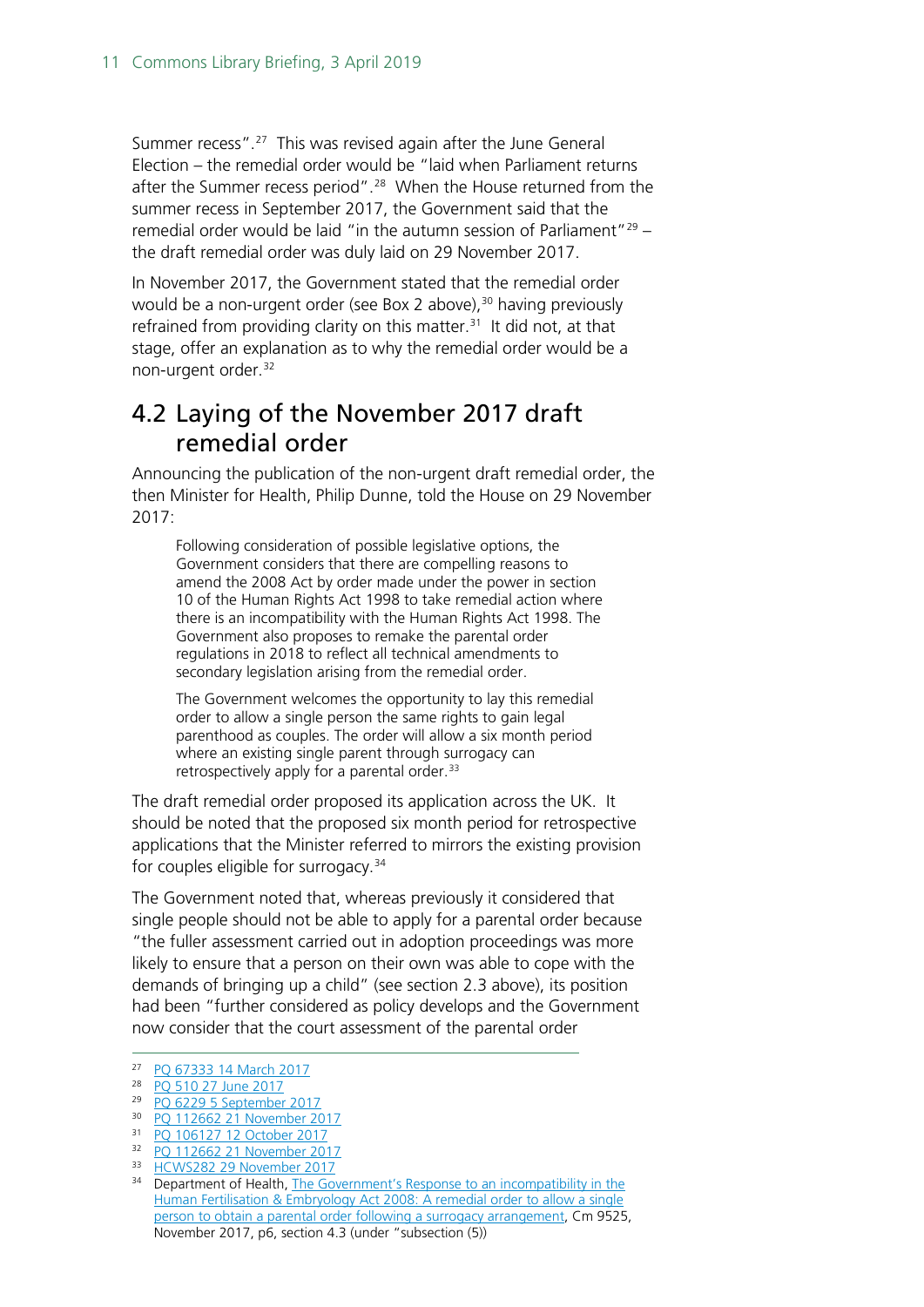application, which is always made with the best interests of the child in mind, is the appropriate assessment in the circumstances". [35](#page-11-1) The High Court's ruling of ECHR incompatibility in the case of *Z* (see section 3.2) had also, one might assume, influenced the Government's position.

The Government said that it would therefore "introduce legislation to reflect an equal approach for a single person and couples in obtaining legal parenthood after a surrogacy arrangement".

While it had considered introducing primary legislation to effect the change – either as a specific Bill on this matter or as part of another Bill – it said that there were "compelling reasons" to use a remedial order:

The Department considers that the affirmative Parliamentary process to consider and approve a remedial order, would allow Parliament the opportunity to properly scrutinise the changes to legislation and remedial action taken, but would impose less of a burden on Parliamentary time than a Bill. This would also enable the incompatibility to be addressed at the earliest opportunity and enable a narrow focus on the key issue.<sup>[36](#page-11-2)</sup>

### <span id="page-11-0"></span>4.3 Analysis of the November 2017 draft remedial order

The draft remedial order laid in November 2017 proposed adding a new section 54A to the Human Fertilisation and Embryology Act *2008*: "the draft remedial order replicates the functions of Section 54, which covers an application made by two people, with a new Section 54A for `one applicant'".

It also proposed some amendments to section 54 following the insertion of section 54A (including preventing two applications from two single people in respect of the same child). $37$  Full details of the proposed provisions of section 54A – many of which mirror those found in section 54 – can be found in section 4.3 of the [Government's paper on the](https://www.gov.uk/government/uploads/system/uploads/attachment_data/file/664161/Command_paper_Cm_9525.pdf)  [draft remedial order.](https://www.gov.uk/government/uploads/system/uploads/attachment_data/file/664161/Command_paper_Cm_9525.pdf)

Schedule 1 to the draft remedial order laid in November 2017 set out proposed consequential amendments to other related primary legislation. The Government explained that "the purpose of the amendments is to ensure parity in the way applicants for and holders of section 54 parental orders and section 54A parental orders are treated under relevant primary legislation". This included, for example, amendments to primary legislation governing employment, benefits and child support, and amendments to legal aid provisions in primary legislation that relate to the existence of a family relationship.<sup>[38](#page-11-4)</sup>

<span id="page-11-1"></span><sup>&</sup>lt;sup>35</sup> As above, p2, para 2.6

<span id="page-11-2"></span><sup>&</sup>lt;sup>36</sup> Department of Health, **The Government's Response to an incompatibility in the** [Human Fertilisation & Embryology Act 2008: A remedial order to allow a single](https://www.gov.uk/government/uploads/system/uploads/attachment_data/file/664161/Command_paper_Cm_9525.pdf)  [person to obtain a parental order following a surrogacy arrangement,](https://www.gov.uk/government/uploads/system/uploads/attachment_data/file/664161/Command_paper_Cm_9525.pdf) Cm 9525, November 2017, p4, paras 3.2–3.4

<span id="page-11-3"></span> $37$  As above, p5, para 4.1 and section 4.3

<span id="page-11-4"></span><sup>&</sup>lt;sup>38</sup> Department of Health, The Government's Response to an incompatibility in the [Human Fertilisation & Embryology Act 2008: A remedial order to allow a single](https://www.gov.uk/government/uploads/system/uploads/attachment_data/file/664161/Command_paper_Cm_9525.pdf)  [person to obtain a parental order following a surrogacy arrangement,](https://www.gov.uk/government/uploads/system/uploads/attachment_data/file/664161/Command_paper_Cm_9525.pdf) Cm 9525, November 2017, pp7–8, section 4.4 "Schedule 1 amendments"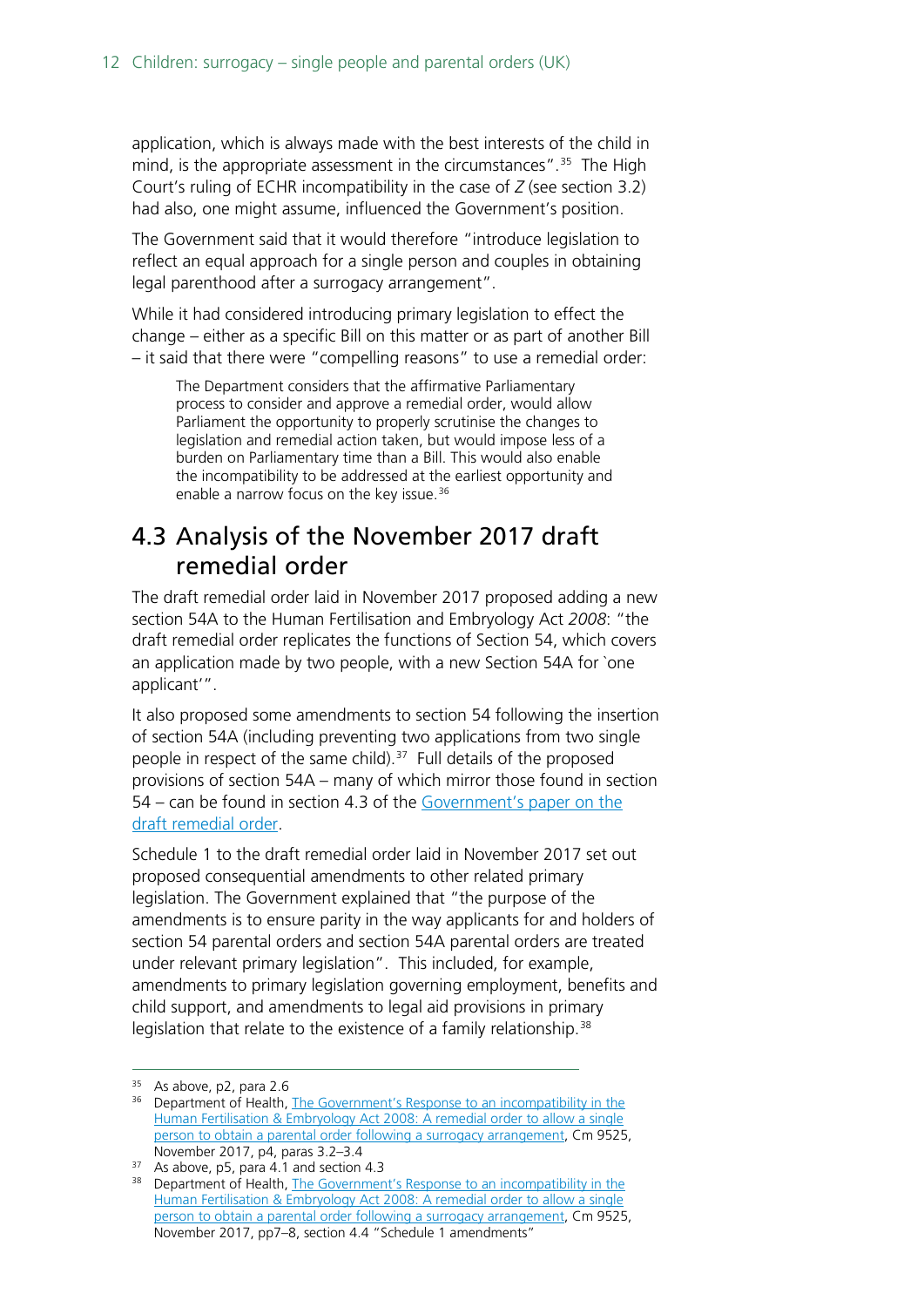Similarly, Schedule 2 proposed consequential amendments to subordinate legislation (e.g. regulations) so that "equivalent provision in areas including access to benefits and employment rights is made for applicants for a parental order under section 54A as currently applies to applicants for an order under section 54". [39](#page-12-1)

Looking ahead, the Government said that it "also proposes to bring forward a new set of parental order regulations alongside the remedial order (as provided for under the 2008 Act) to apply adoption legislation to parental orders, and extend these provisions to applications by a single person", adding:

Other consequential amendments to secondary legislation are planned for re-made Human Fertilisation and Embryology Parental Order Regulations. It was regarded as too complex and unwieldy to include these in the remedial order. Our intention is that draft regulations will be laid before Parliament next year [i.e. 2018]. [40](#page-12-2)

### <span id="page-12-0"></span>4.4 The Joint Committee on Human Rights' report on the November 2017 draft remedial order

On 2 March 2018, the Joint Committee on Human Rights (JCHR) of both houses of Parliament published its report on the draft remedial order. The Committee's conclusions included that:

- "the power to amend statute by delegated legislation is unusual and carefully controlled. The Committee considers that the procedural requirements of the Human Rights Act 1998 ('HRA') have broadly been met in this case"; and
- "remedying the incompatibility by way of a non-urgent order, rather than an urgent order, strikes a reasonable balance between the competing considerations of the need to avoid undue delay before remedying the incompatibility and the need to afford a proper opportunity for parliamentary scrutiny".[41](#page-12-3) However, the Committee said: "we regret that the Government did not set out its reasons for using the non-urgent procedure, and recommended that "in its response to the representations made, the Government clarifies its reasoning for proceeding by way of non-urgent procedure".[42](#page-12-4)

Turning to the substance of the draft remedial order itself, the Committee said that there were "a number of issues arising".[43](#page-12-5)

The Committee noted that the draft remedial order would allow one person to apply for a parental order "but only … if he or she is not in an enduring family relationship"; if they are in an "enduring family

<sup>&</sup>lt;sup>39</sup> As above, p11, section 4.4 "Schedule 2 amendments"

<span id="page-12-2"></span><span id="page-12-1"></span><sup>40</sup> As above, p3, para 2.10 and p5, para 4.2

<span id="page-12-3"></span><sup>41</sup> Joint Committee on Human Rights, Proposal for a Draft Human Fertilisation and [Embryology Act 2008 \(Remedial\) Order 2018,](https://publications.parliament.uk/pa/jt201719/jtselect/jtrights/645/645.pdf) 2017–19 HC 645 and HL Paper 86, 2 March 2018, p3, para 3

<span id="page-12-4"></span><sup>42</sup> As above, p10, paras 29 and 30

<span id="page-12-5"></span><sup>43</sup> Joint Committee on Human Rights, Proposal for a Draft Human Fertilisation and [Embryology Act 2008 \(Remedial\) Order 2018,](https://publications.parliament.uk/pa/jt201719/jtselect/jtrights/645/645.pdf) 2017–19 HC 645 and HL Paper 86, 2 March 2018, p11, para 32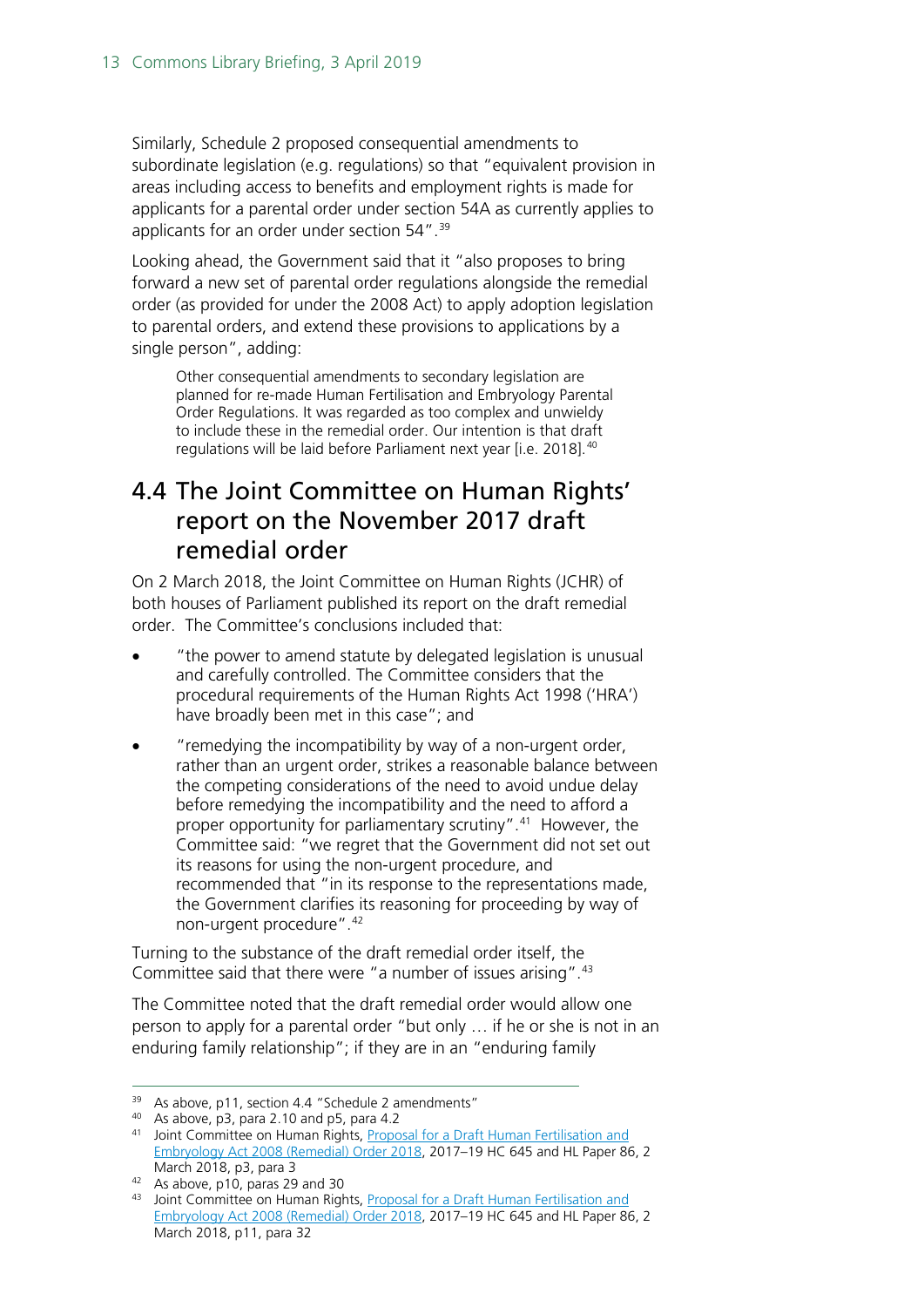relationship" with a partner, "then they can only apply for a parental order as part of a couple with that partner". The Committee said:

Therefore, in order for the biological parent and child to be legally recognised, the other partner is required (within a six month deadline) to agree to be legally recognised as an equal parent of that child (whether or not that partner has any biological relationship to that child), otherwise the child and its biological parent will not be able to have their de facto biological relationship legally recognised. We have concerns about this requirement.

#### […]

Trying to put a blanket ban on a person who is in a couple [not covered by section 54, see section 2.1] getting a single parental order is clumsy and inflexible, as well as discriminatory. It is better for the courts to assess the child's interests according to the circumstances of each case.[44](#page-13-0)

The Committee highlighted the lack of a Government explanation for this approach:

The Government has not explained why it is necessary for a biological single parent to prove that they are not in an enduring family relationship in order to have their biological relationship with their child legally recognised under HFEA. Nor has the Government explained why it is necessary to require a single parent's partner with no biological relationship to the child (and no desire to be recognised as such a parent) to be recognised as that child's parent merely in order for the biological parent to be so recognised. This would not be the case for a biological child born without recourse to a surrogacy arrangement, where the State would not seek to create such barriers to the recognition of that parent-child legal relationship. It is surprising that a single applicant parent will need to prove to the Courts that they are not in an enduring family relationship with their partner, or that such a partner will be forced to either become an equal parent of that child (effectively requiring them to assert a non-existent quasibiological relationship) or effectively veto the recognition of the biological parent-child relationship.[45](#page-13-1)

The Committee was concerned that, while removing one area of discrimination, the draft remedial order "introduces a new distinction between those whose partners are willing to assume full parental responsibility for a child to which they may have no genetic bond, and those whose partners are not willing to take such a significant step".<sup>46</sup> The Committee recommended the redrafting of this part of the draft remedial order, else the Committee would draw it to the special attention of both Houses "on the grounds that it makes an unexpected use of the enabling power" and their doubt, therefore, that it was *intra vires*. [47](#page-13-3)

In regard to the requirement for a single person still married or in a civil partnership to prove that a separation from a partner was permanent,

<sup>44</sup> As above, pp11 and 12, paras 33 and 37

<span id="page-13-1"></span><span id="page-13-0"></span><sup>45</sup> As above, p12, para 38

<sup>46</sup> As above, p12, para 39

<span id="page-13-3"></span><span id="page-13-2"></span><sup>47</sup> Joint Committee on Human Rights, Proposal for a Draft Human Fertilisation and [Embryology Act 2008 \(Remedial\) Order 2018,](https://publications.parliament.uk/pa/jt201719/jtselect/jtrights/645/645.pdf) 2017–19 HC 645 and HL Paper 86, 2 March 2018, p13, para 43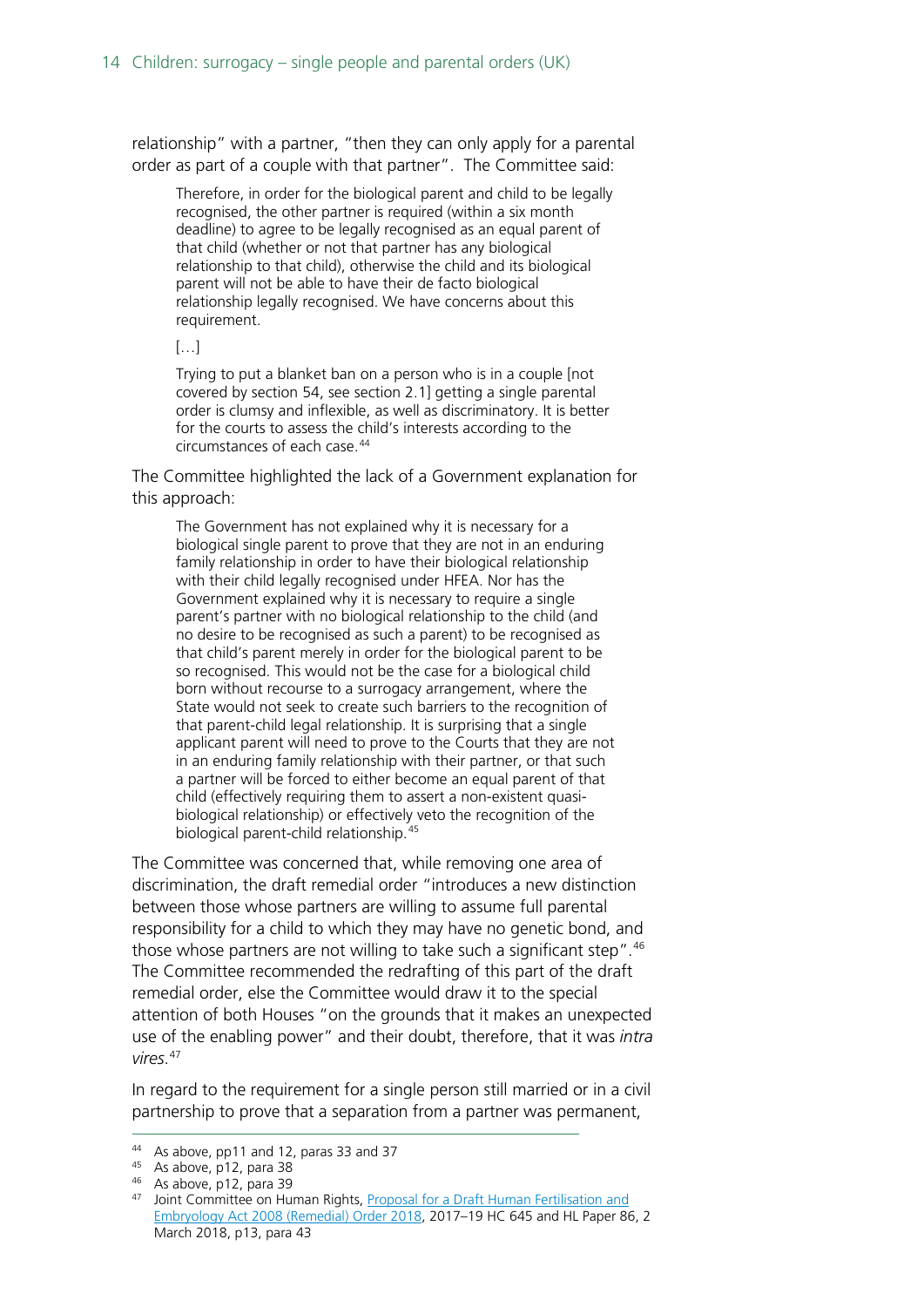the Committee contended that "this requirement of 'permanent separation' will be difficult or impossible to prove to the Courts, and would seem to be unnecessary as a matter of policy".<sup>[48](#page-14-0)</sup>

The Committee recommended that "the Government reconsider the drafting … to remove the requirement for a person to prove to the Courts that their separation is likely to be permanent" else it would have to draw it to the special attention of both Houses "on the grounds that there is a doubt whether it is intra vires, because it goes beyond the minimum amendments necessary to remove the incompatibility".<sup>[49](#page-14-1)</sup>

In chapter 4 of its report, the Committee also raised "a number of defective drafting concerns and concerns that require further elucidation by the Government" and recommended that the Government "make amendments to the draft, or clarify its position, as necessary".[50](#page-14-2)

The procedure for remedial orders does not state how swiftly the Government has to reply to any concerns raised by the JCHR (see section 4.5) – the Committee, for its part, noted that "the declaration of incompatibility which is to be remedied by this order was made [by the High Court] on 20 May 2016. We urge the Government to lay a draft Order before Parliament as swiftly as it can".[51](#page-14-3)

 <sup>48</sup> As above, p13, para 44

<span id="page-14-1"></span><span id="page-14-0"></span><sup>&</sup>lt;sup>49</sup> As above, p14, para 46

<span id="page-14-2"></span><sup>&</sup>lt;sup>50</sup> As above, p15, para 47 and p17, para 57

<span id="page-14-3"></span><sup>51</sup> As above, p18, para 58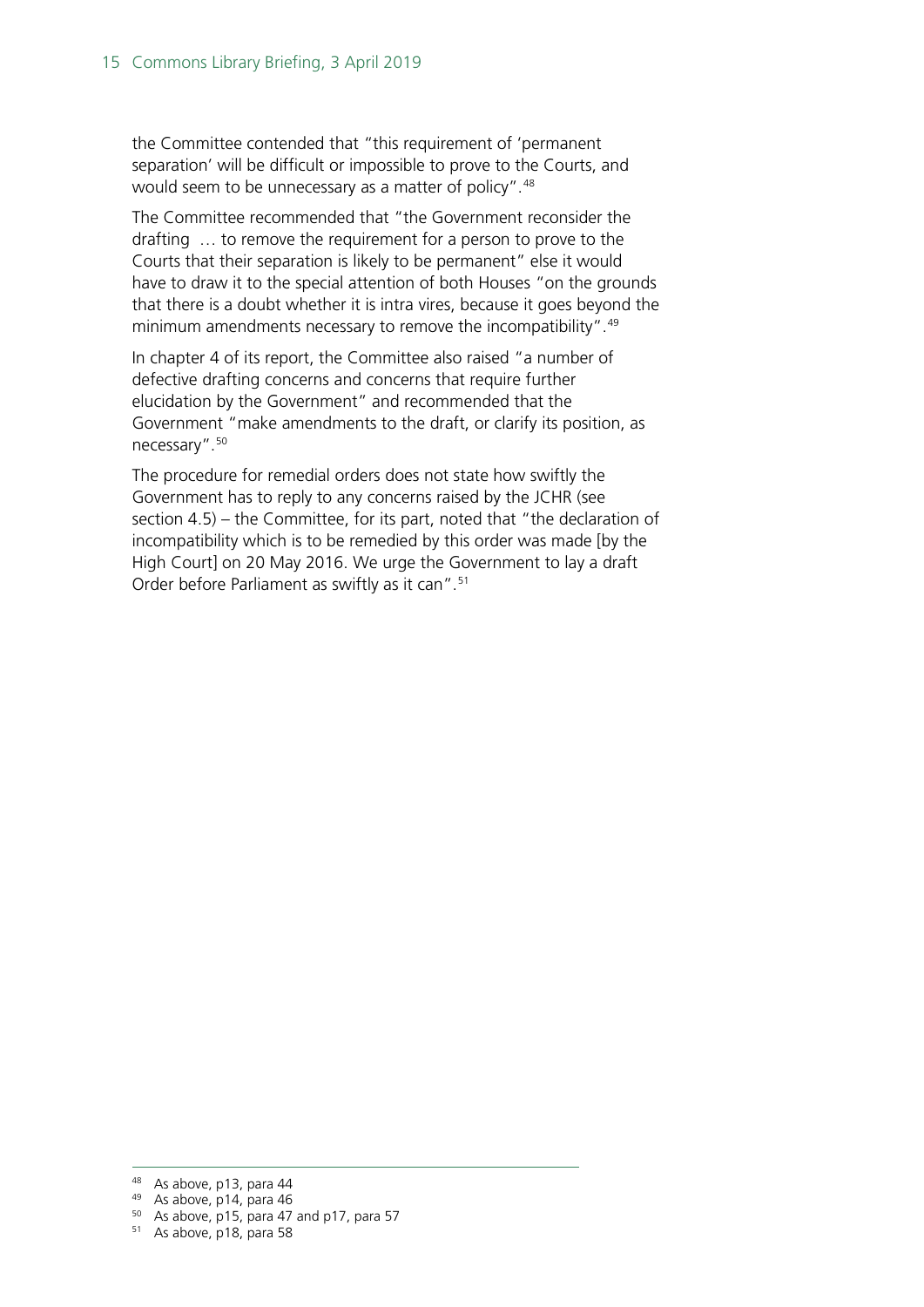## <span id="page-15-0"></span>5. Revised draft remedial order (July 2018)

### <span id="page-15-1"></span>5.1 Revised draft remedial order and response to the JCHR report

Following the criticisms made by the JCHR, on 19 July 2018 the Government laid a revised draft remedial order,<sup>[52](#page-15-2)</sup> and made a written ministerial statement to accompany it.

The Parliamentary Under-Secretary of State for Health, Jackie Doyle-Price, told the House that:

The Government has carefully considered the issues raised in the report and has accepted the recommendations made by JCHR. We have taken additional action so that the revised order ensures that a biological parent in a surrogacy arrangement is not blocked by their relationship status from obtaining legal parenthood.

#### […]

The revised remedial order reflects an equal approach for a sole applicant or a couple in obtaining legal parenthood after a surrogacy arrangement. The order will allow a six month period where an existing sole applicant can retrospectively apply for a parental order for a child born through surrogacy. [53](#page-15-3)

As the Government explained in the explanatory memorandum to the revised draft remedial order:

An initial draft remedial order replicated the functions of Section 54, which covers an application made by two people, with a new Section 54A for 'one applicant'. The provisions were narrowly drawn so that only a person who was not in a relationship as defined in Section 54, the same as Child Z's father, would qualify to apply.

The Government noted that the JCHR was concerned that the "narrowly drawn" provisions of the original draft order would mean that there would be a "group of people not covered by the provisions of the initial draft order", adding "there are circumstances where a new partner, a recently reconciled partner or someone not involved in the original surrogacy arrangement, may not wish to be the child's parent". The Government added that "those in marriage or a civil partnership may also be affected in the same way".

To address these concerns, the revised draft remedial order would "propose to remove all requirements in Section 54A in respect of relationship status":

The revised order therefore enables sole applications from individuals regardless of relationship status. This will ensure that a biological parent is not prevented from applying for a parental order, by the decision of a partner who is not biologically related

<span id="page-15-3"></span><span id="page-15-2"></span><sup>52</sup> See: https://www.legislation.gov.uk/ukdsi/2018/9780111171660/contents<br>53 [HCWS 893 19 July 2018](https://www.parliament.uk/written-questions-answers-statements/written-statement/Commons/2018-07-19/HCWS893)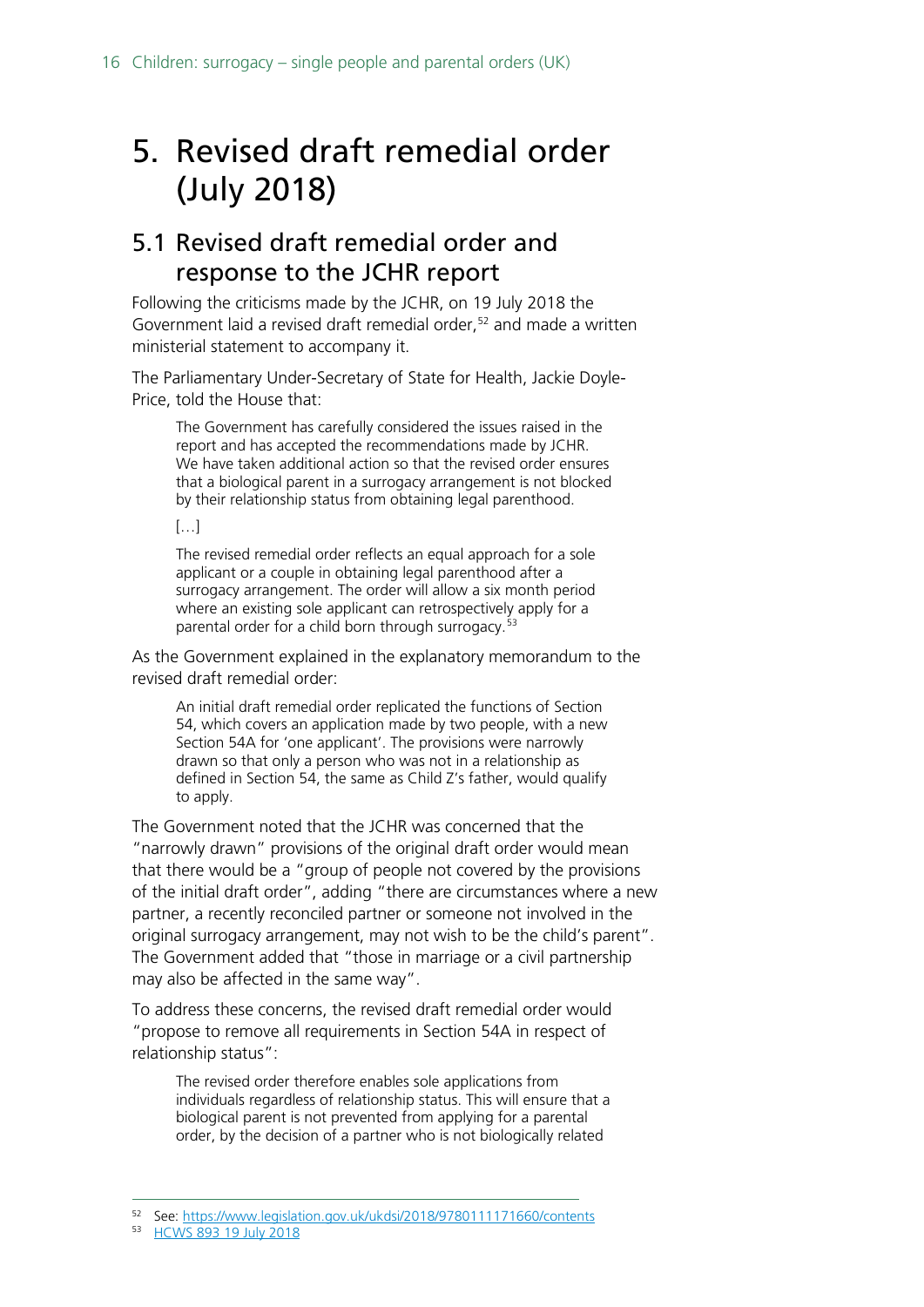to the child and who may not wish to be recognised as a legal parent.<sup>54</sup>

The Government also noted that this change meant that the JCHR's concerns regarding the requirement to prove a separation was permanent was no longer an issue.<sup>[55](#page-16-1)</sup>

The revised draft remedial order also included a number of drafting amendments to address the concerns highlighted in chapter 4 of the JCHR's report.

In regard to the JCHR's particular concerns about section 54A(13) in the original draft remedial order, which concerned in which country elements of the surrogacy had occurred, the Government did not propose to amend the original wording:

The Committee also identified drafting in S.54A (13), suggesting that there may be implicit requirements for other activities in subsection (1) to have occurred in the United Kingdom. On the presumption that by other activities, the Committee means activities involving the production of an embryo or sperms and eggs, these activities do not need to take place in the UK. The Committee suggests that the production might implicitly be required to be in the UK, but our view is that if the surrogate is outside the UK, then the production can't be so required – it is clearly not practical. The same wording has previously been used in S.54 (10) of the 2008 HFE Act and does not appear to have caused difficulties. We would be concerned about using a different wording in section 54A given that this might call into question the meaning of the existing sections and no misinterpretation has previously been made. No change to this drafting is therefore proposed. This paragraph now becomes S.54A (10).<sup>[56](#page-16-2)</sup>

In its response to the JCHR report, the Department of Health and Social Care also explained why it had not used the urgent procedure for the remedial order. Noting that the JCHR itself has set out the factors to determine the appropriateness of an urgent remedial order – including the number of people affected, the seriousness of the impact and the significance of the rights affected – the Government observed that:

The scrutiny of the draft remedial order under the non-urgent procedure, with the engagement and consultation of Parliamentarians and stakeholders is very important on a social policy issue like surrogacy, where people hold different and strong views. Under the urgent procedure stakeholders would not have the opportunity to make representations about the order before it came into effect. Additionally, the order could fall if not approved and the procedure would have to restart from the beginning.

It is also important to note that the Government must also replace the Human Fertilisation and Embryology (Parental Order) Regulations 2010 [see section 6] in order for the amended

<span id="page-16-0"></span><sup>54</sup> Department of Health and Social Care, [Explanatory Memorandum to the \[draft](https://www.legislation.gov.uk/ukdsi/2018/9780111171660/pdfs/ukdsiem_9780111171660_en.pdf) [revised\] Human Fertilisation and Embryology Act 2008 \(Remedial\) Order 2018,](https://www.legislation.gov.uk/ukdsi/2018/9780111171660/pdfs/ukdsiem_9780111171660_en.pdf) 19 July 2018, pp2–3, paras 7.2–7.6

<span id="page-16-1"></span><sup>&</sup>lt;sup>55</sup> Department of Health and Social Care, The Government's Response to the Joint [Committee for Human Rights 2nd 2018 Report: Proposal for a Draft Human](https://assets.publishing.service.gov.uk/government/uploads/system/uploads/attachment_data/file/727963/Govt_response_to_JCHR_Web_Accessible.pdf)  [Fertilisation & Embryology Act 2008 \(Remedial\) Order 2018,](https://assets.publishing.service.gov.uk/government/uploads/system/uploads/attachment_data/file/727963/Govt_response_to_JCHR_Web_Accessible.pdf) July 2018, p5, para 3.10

<span id="page-16-2"></span> $56$  As above, p6, para 3.13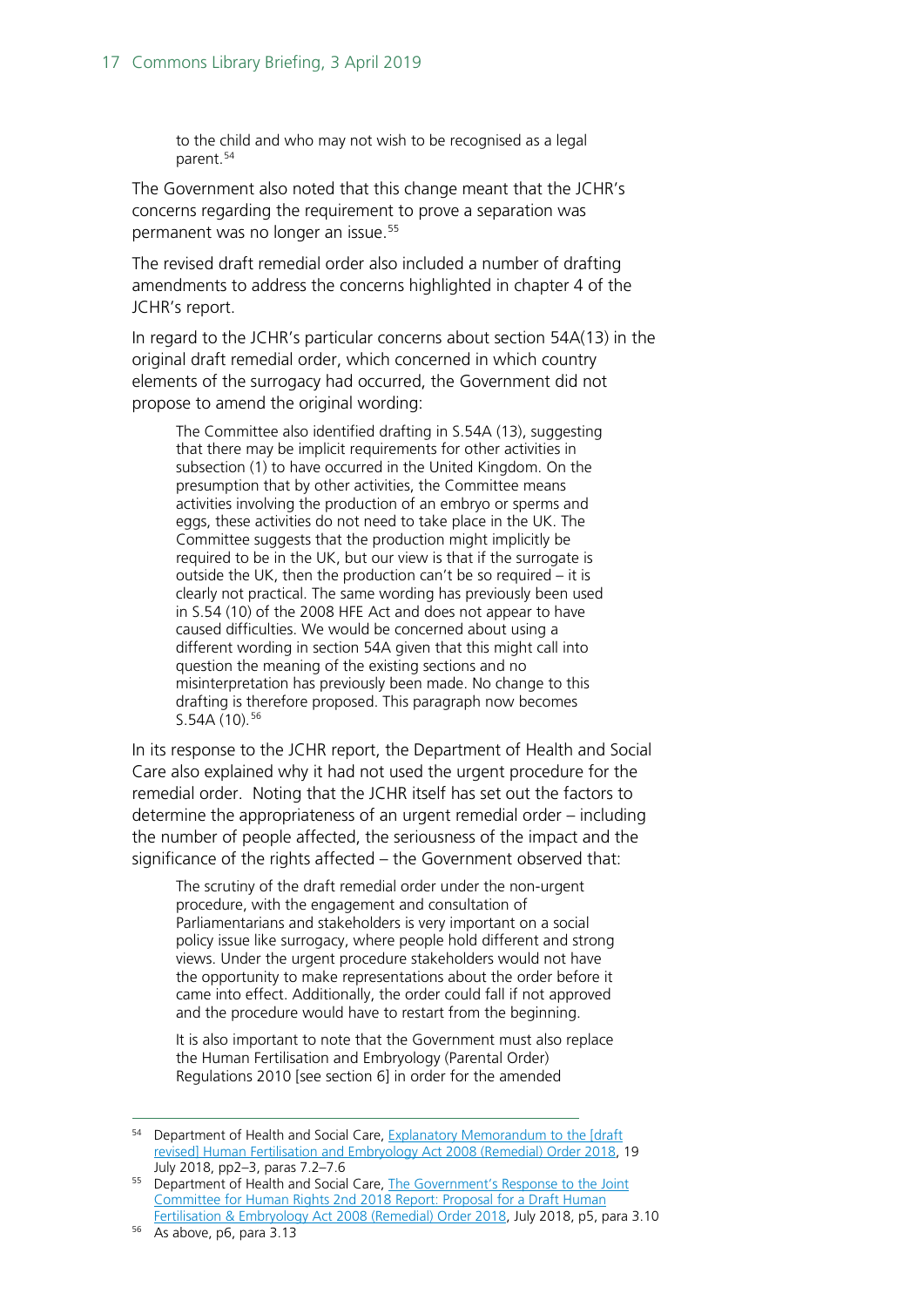legislation to work, which means that an urgent order could not come into effect immediately in any case. […]

The Government has also considered the mitigating factors in our approach for individuals affected: the family court in a recent case (M v F & SM (HFE Act 2008) [2017] EWHC 2176 (Fam)) has taken some pragmatic decisions to ensure the ongoing welfare of the child pending the change in the law; we understand that the Family Court support service has said that any applications from single people would be accepted and then adjourned to be revisited after the law changes, and the order itself will enable retroactive applications for eligible people, for six months after the law is enacted.<sup>[57](#page-17-1)</sup>

In regard to the JCHR's concerns about the urgency of remedying declarations of incompatibility, the DHSC noted that under section 4 of the Human Rights Act 1998, "a declaration of incompatibility (DoI) does not affect the validity, continuing operation or enforcement of the provision in respect of which it is given", and that "there is no legal obligation on the Government to take remedial action following a declaration of incompatibility or on Parliament to accept any remedial measures the Government may propose". But it added:

It has however, been the practice for the Government to consider and address such declarations either through primary legislation where possible or by way of a remedial order under section 10 of the HRA.

When addressing incompatibilities with Convention rights it is important to make sure that the most appropriate remedial measures are taken in each case. This requires careful and thorough preparation including the commissioning of legal advice, research and consultation where necessary. Consideration needs to be given to the extent to which amendment of legislation may be required, and the appropriate vehicle to do so, with due regard to the current legislative timetable. The Government seeks to inform the Committee as soon as possible after final decisions have been made on how to address an incompatibility.<sup>[58](#page-17-2)</sup>

The revised draft remedial order included Schedules 1 and 2 of the original order (see section 4.3); minor amendments as indicated by the JCHR were included in the schedules to the revised draft remedial order.[59](#page-17-3)

### <span id="page-17-0"></span>5.2 JCHR report on the revised draft remedial order

In its report of 20 November 2018, the JCHR said that it was "pleased that the revised draft order now enables sole applications from biological parents regardless of relationship status", and added:

We are content that the Government has revised its draft Order and has adequately taken into consideration the drafting points made in Chapter 4 of our first Report. The Government has also

<span id="page-17-1"></span><sup>&</sup>lt;sup>57</sup> Department of Health and Social Care, The Government's Response to the Joint [Committee for Human Rights 2nd 2018 Report: Proposal](https://assets.publishing.service.gov.uk/government/uploads/system/uploads/attachment_data/file/727963/Govt_response_to_JCHR_Web_Accessible.pdf) for a Draft Human [Fertilisation & Embryology Act 2008 \(Remedial\) Order 2018,](https://assets.publishing.service.gov.uk/government/uploads/system/uploads/attachment_data/file/727963/Govt_response_to_JCHR_Web_Accessible.pdf) July 2018, pp3–4, paras 3.3–3.5

<span id="page-17-2"></span><sup>58</sup> As above, p6, paras 3.15–3.16

<span id="page-17-3"></span><sup>59</sup> As above, p6, para 3.14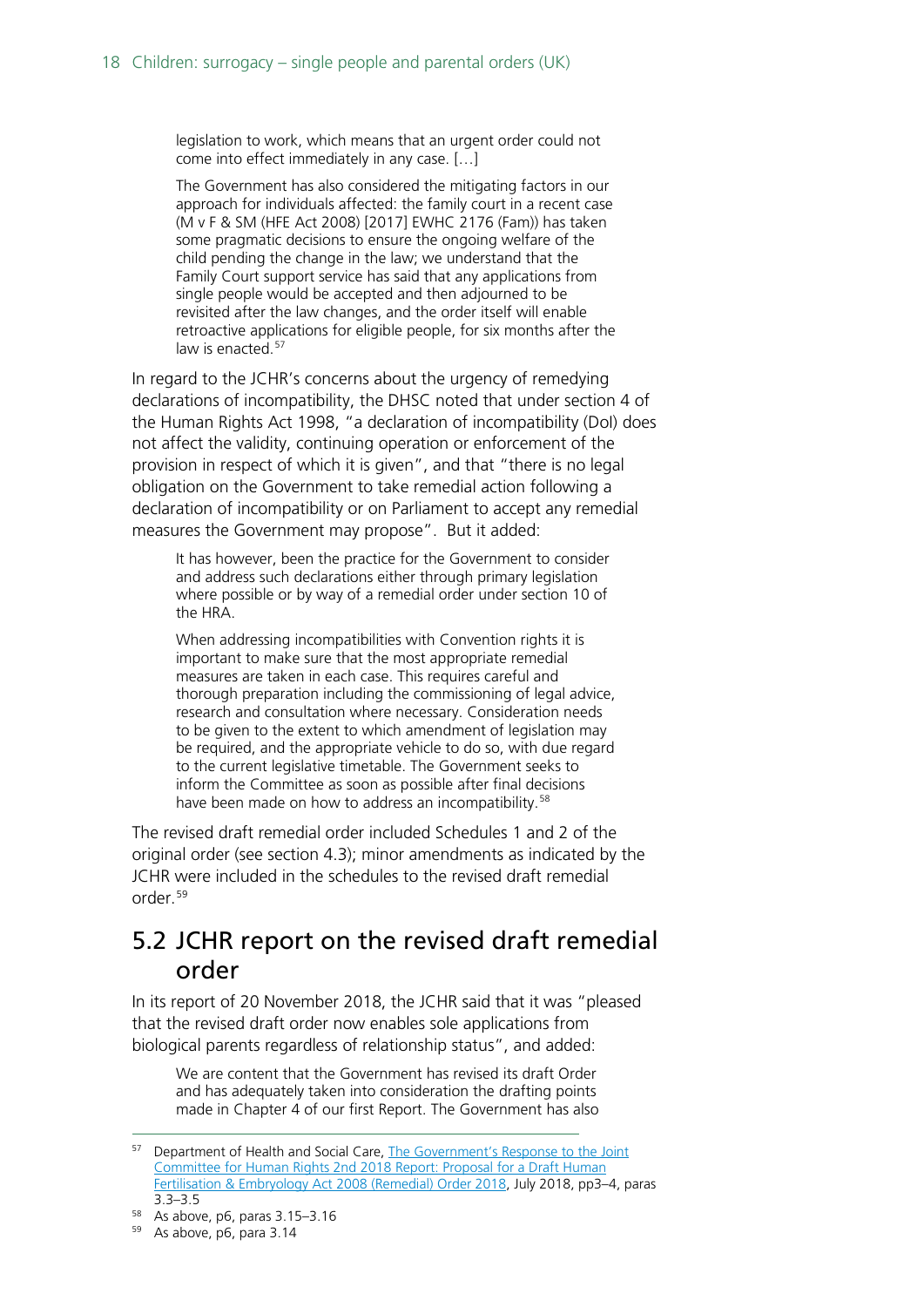helpfully provided explanations and information in their response which respond to the other points made in our first Report.<sup>[60](#page-18-2)</sup>

In conclusion, the JCHR said:

We consider that the procedural requirements of the Human Rights Act 1998 for the use of the remedial power have been met in this case and consider that the draft Order remedies the incompatibility identified by the Courts.

The Committee concludes, after taking into account representations made, that the special attention of each House is not required to be drawn to the draft order on any of the relevant grounds, or on any other grounds.

We consider that there are no reasons why this Order should not be agreed to by both Houses of Parliament. We therefore recommend that the draft order should be approved.<sup>[61](#page-18-3)</sup>

### <span id="page-18-0"></span>5.3 Consideration in Committee

On 12 December 2018, the draft Remedial Order was considered in Grand Committee in the House of Lords. Although there was no contention over the Order, the Parliamentary Under-Secretary of State at the Department of Health and Social Care, Lord O'Shaughnessy, noted that participants in the debate had highlighted that "thorny and difficult cases will continue to emerge", and added that "we need to deal with them as they arise if they have policy implications".<sup>[62](#page-18-4)</sup>

The Second Delegated Legislation Committee of the House of Commons considered both the draft Remedial Order and linked draft regulations (see section 6) on 18 December 2018. The Parliamentary Under-Secretary of State for Health and Social Care, Jackie Doyle-Price, noted that "it will be possible to make retrospective applications going back six months", adding that "we kept that the same as in the previous legislation, but clearly the courts will be able to consider whether the change of law applies to a case and make judgments on that basis". [63](#page-18-5)

### <span id="page-18-1"></span>5.4 Coming into force

The Human Fertilisation and Embryology Act 2008 (Remedial) Order 2018 (SI 2018/1413), which inserted the new section 54A into the 2008 and also made consequential amendments to the 2008 Act and other legislation, came into force on 3 January 2019.

<span id="page-18-2"></span><sup>&</sup>lt;sup>60</sup> Joint Committee on Human Rights, Draft Human Fertilisation and Embryology Act [2008 \(Remedial\) Order 2018 -](https://publications.parliament.uk/pa/jt201719/jtselect/jtrights/1547/1547.pdf) Second Report, 2017–19 HC 1547 and HL Paper 227, 20 November 2018, pp3–4

<span id="page-18-3"></span><sup>61</sup> As above, p8, paras 2–4

<span id="page-18-4"></span><sup>&</sup>lt;sup>62</sup> [HL Deb 12 December 2018 c110GC](https://hansard.parliament.uk/Lords/2018-12-12/debates/5548FE37-D360-49D5-9D69-631447B1CB3C/HumanFertilisationAndEmbryology(ParentalOrders)Regulations2018)<br><sup>63</sup> 2nd DL Cttoo Deb 18 December 2019

<span id="page-18-5"></span><sup>2&</sup>lt;sup>nd</sup> [DL Cttee Deb 18 December 2018 c7](https://hansard.parliament.uk/Commons/2018-12-18/debates/f769d37e-9cec-4e58-9d6c-1346627d81c9/DraftHumanFertilisationAndEmryologyAct2008(Remedial)Order2018DraftHumanFertilisationAndEmryology(ParentalOrders)Regulations2018)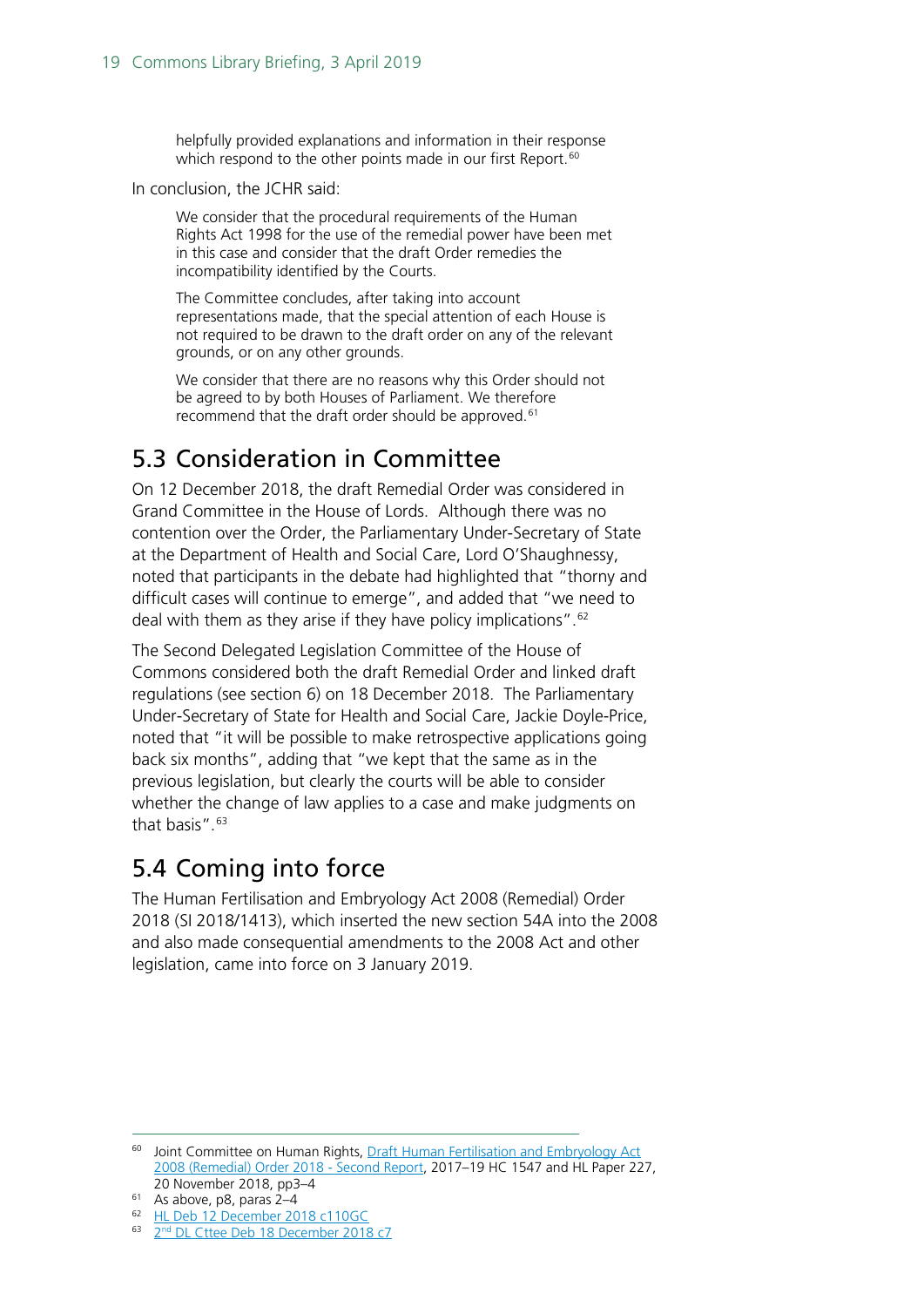## <span id="page-19-0"></span>6. Associated new parental order regulations

The draft Human Fertilisation and Embryology (Parental Orders) Regulations were laid on 15 November 2018. They were subject to the affirmative procedure.<sup>64</sup>

### <span id="page-19-1"></span>6.1 The reason for the new regulations

The parental order regulations take the existing adoption legislation applicable in the UK and apply it to parental orders for surrogacy.<sup>65</sup>

As the DHSC highlighted when publishing both the original and the revised remedial order, the new section 54A would require the existing parental order regulations to be revised.<sup>[66](#page-19-5)</sup>

The existing Human Fertilisation and Embryology (Parental Orders) Regulations 2010 regulations,  $67$  the DHSC explained, "modify existing legislation (primary and secondary) to apply selected provisions in respect of adoption to children who are the subject of parental orders.<sup>[68](#page-19-7)</sup> This existing legislation is not directly affected by the remedial order but re-made regulations are necessary in order to be read with the changes made to parental orders made by the remedial order".<sup>[69](#page-19-8)</sup>

### <span id="page-19-2"></span>6.2 Consultation on the regulations

In March 2018, the DHSC issued a consultation document on new regulations to replace the 2010 regulations, rather to amend them:

The Department has proposed re-making the regulations rather than amending them. This is because they are complicated, consisting of modifications to legislation, and it is clearer to

<span id="page-19-3"></span><sup>&</sup>lt;sup>64</sup> The draft regulations can be found at: <http://www.legislation.gov.uk/ukdsi/2018/9780111174715>. There is also a "Procedural Activity" page which is being updated as the draft SI progresses through Parliament, see:<https://beta.parliament.uk/work-packages/LyG8crcK>

<span id="page-19-4"></span> $65$  The suitability of this approach is currently subject to a review by the Law Commission, see section 7.

<span id="page-19-5"></span><sup>&</sup>lt;sup>66</sup> For example, see Department of Health, **The Government's Response to an** [incompatibility in the Human Fertilisation & Embryology Act 2008: A remedial order](https://www.gov.uk/government/uploads/system/uploads/attachment_data/file/664161/Command_paper_Cm_9525.pdf)  [to allow a single person to obtain a parental order following a surrogacy](https://www.gov.uk/government/uploads/system/uploads/attachment_data/file/664161/Command_paper_Cm_9525.pdf)  [arrangement,](https://www.gov.uk/government/uploads/system/uploads/attachment_data/file/664161/Command_paper_Cm_9525.pdf) Cm 9525, November 2017, p5, para 4.2 and Department of Health and Social Care, [Explanatory Memorandum to the \[draft](https://www.legislation.gov.uk/ukdsi/2018/9780111171660/pdfs/ukdsiem_9780111171660_en.pdf) revised] Human Fertilisation [and Embryology Act 2008 \(Remedial\) Order 2018,](https://www.legislation.gov.uk/ukdsi/2018/9780111171660/pdfs/ukdsiem_9780111171660_en.pdf) 19 July 2018, p3, para 7.6 67 [SI 2010/985](https://www.legislation.gov.uk/uksi/2010/985/contents/made)

<span id="page-19-6"></span>

<span id="page-19-7"></span><sup>68</sup> The DHSC explained that "The Human Fertilisation and Embryology Act 1990 included a regulation making power that provided for specified adoption legislation to be applied, with modifications, to parental orders. This also provided for references in any enactment to adoption, an adopted child or an adoptive relationship to be read as including a reference to a parental order" [Department of Health and Social Care, Human Fertilisation and Embryology (Parental Order) Regulations 2018 – [A consultation on revised regulations to reflect changes to the](https://assets.publishing.service.gov.uk/government/uploads/system/uploads/attachment_data/file/686188/consultation-document-human-fertilisation-and-embryology-parental-order-regulations-2018.pdf)  [Human Fertilisation and Embryology Act 2008 that enable a single person to apply](https://assets.publishing.service.gov.uk/government/uploads/system/uploads/attachment_data/file/686188/consultation-document-human-fertilisation-and-embryology-parental-order-regulations-2018.pdf)  [for a parental order,](https://assets.publishing.service.gov.uk/government/uploads/system/uploads/attachment_data/file/686188/consultation-document-human-fertilisation-and-embryology-parental-order-regulations-2018.pdf) March 2018, p8, para 2.2].

<span id="page-19-8"></span><sup>&</sup>lt;sup>69</sup> Department of Health and Social Care, Human Fertilisation and Embryology (Parental Order) Regulations 2018 – [A consultation on revised regulations to reflect changes](https://assets.publishing.service.gov.uk/government/uploads/system/uploads/attachment_data/file/686188/consultation-document-human-fertilisation-and-embryology-parental-order-regulations-2018.pdf)  [to the Human Fertilisation and Embryology Act 2008](https://assets.publishing.service.gov.uk/government/uploads/system/uploads/attachment_data/file/686188/consultation-document-human-fertilisation-and-embryology-parental-order-regulations-2018.pdf) that enable a single person to [apply for a parental order,](https://assets.publishing.service.gov.uk/government/uploads/system/uploads/attachment_data/file/686188/consultation-document-human-fertilisation-and-embryology-parental-order-regulations-2018.pdf) March 2018, p5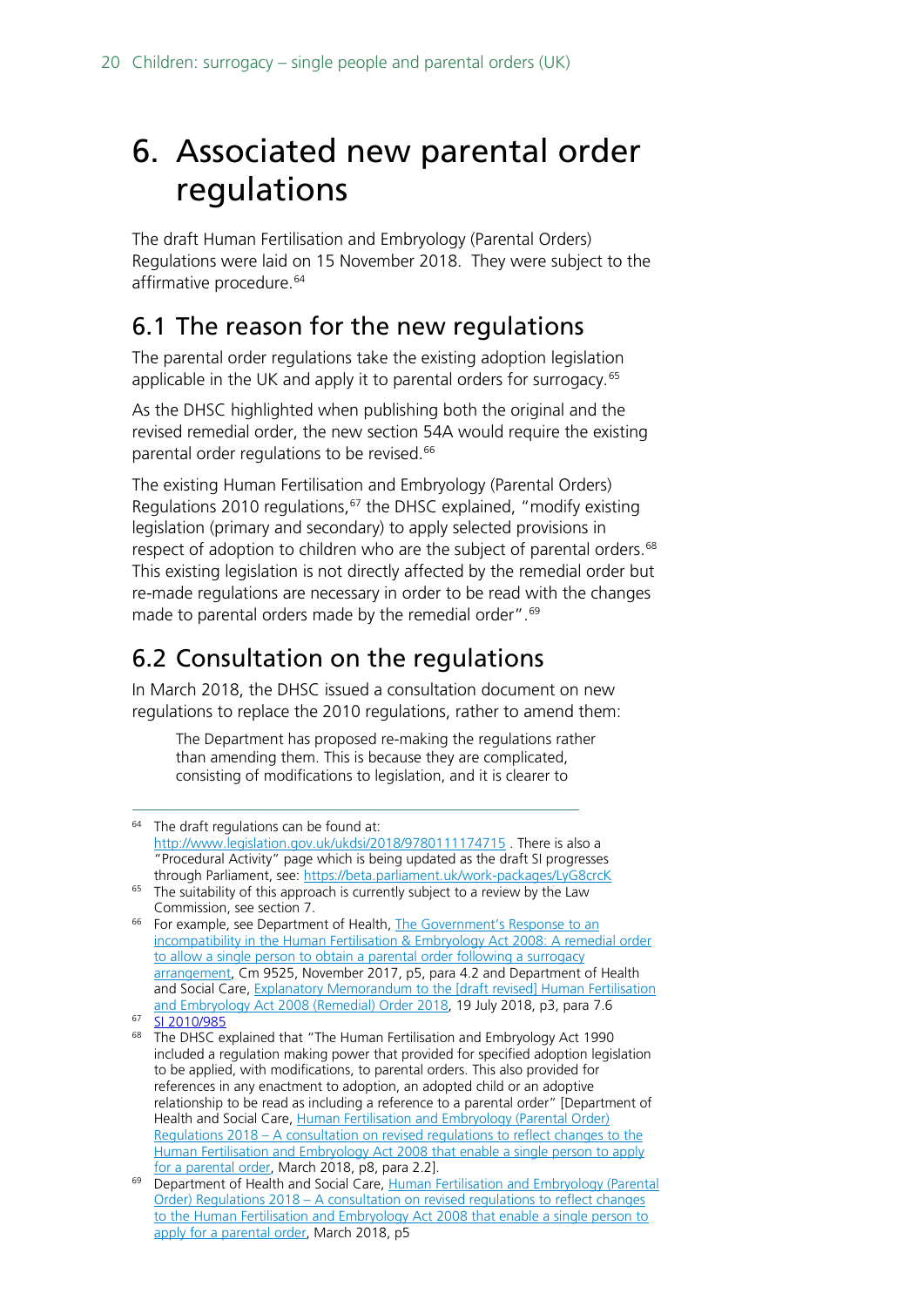remake them, as well as ensuring that all the appropriate modifications are captured and that the legislation will work as intended.[70](#page-20-1)

The Government subsequently noted that there had been 19 responses to the consultation, but that there was no need for "significant changes" to the regulations in the light of the consultation.<sup>[71](#page-20-2)</sup>

### <span id="page-20-0"></span>6.3 The effect of the regulations

While the parental order regulations would be re-made, the DHSC said that the effect of this was limited to "largely reflect the same position as the original 2010 Regulations" – albeit with the changes being made by the remedial order – as well as to "tidy up the presentation and numbering of the clauses and remove a small number of out of date references ... [and] revoke the 2010 regulations",<sup>[72](#page-20-3)</sup> adding:

It is not intended to make any change to how a parental order operates. The effect of a parental order as provided for by the modifications made in the 2010 regulations remain unchanged. The amendments made in the 2018 Regulations are purely in consequence of the amendment to the 2008 Act made by the remedial order.[73](#page-20-4)

The Government noted that the "substantive provisions of the 2018 Regulations are to be found in its four Schedules". The changes apply to all four countries of the United Kingdom, with schedule 1 covering England and Wales (Adoption and Children Act 2002), schedule 2 Scotland (Adoption and Children (Scotland) Act 2007), and schedule 3 Northern Ireland (Adoption (Northern Ireland) Order 1987). In addition, schedule 4 "sets out the references in other legislation to adoption, adopted child or adoptive relationship that are to be read to include references to parental orders".[74](#page-20-5)

Turning to the effect of schedules 1 to 3 in more detail:

- England and Wales:
	- ─ "a child's welfare is the paramount consideration of the court when it makes decisions about a child's upbringing and to support this it sets out a welfare checklist in relation to the granting of parental orders". The regulations apply and modify this checklist in relation to the granting of parental orders;

<span id="page-20-1"></span><sup>&</sup>lt;sup>70</sup> Department of Health and Social Care, Human Fertilisation and Embryology (Parental Order) Regulations 2018 – [A consultation on revised regulations to reflect changes](https://assets.publishing.service.gov.uk/government/uploads/system/uploads/attachment_data/file/686188/consultation-document-human-fertilisation-and-embryology-parental-order-regulations-2018.pdf)  [to the Human Fertilisation and Embryology Act 2008](https://assets.publishing.service.gov.uk/government/uploads/system/uploads/attachment_data/file/686188/consultation-document-human-fertilisation-and-embryology-parental-order-regulations-2018.pdf) that enable a single person to [apply for a parental order,](https://assets.publishing.service.gov.uk/government/uploads/system/uploads/attachment_data/file/686188/consultation-document-human-fertilisation-and-embryology-parental-order-regulations-2018.pdf) March 2018, p5

<span id="page-20-2"></span><sup>&</sup>lt;sup>71</sup> Department of Health and Social Care, **Draft revised explanatory Memorandum to** [the Human Fertilisation and Embryology \(Parental Orders\) Regulations 2018,](http://www.legislation.gov.uk/ukdsi/2018/9780111174715/pdfs/ukdsiem_9780111174715_en_001.pdf) 23 November 2018, p5, para 10.2<br><sup>72</sup> Department of Health and Social Care, Human Fertilisation and Embryology (Parental

<span id="page-20-3"></span>Order) Regulations 2018 – [A consultation on revised regulations to reflect changes](https://assets.publishing.service.gov.uk/government/uploads/system/uploads/attachment_data/file/686188/consultation-document-human-fertilisation-and-embryology-parental-order-regulations-2018.pdf)  [to the Human Fertilisation and Embryology Act 2008 that enable a single person to](https://assets.publishing.service.gov.uk/government/uploads/system/uploads/attachment_data/file/686188/consultation-document-human-fertilisation-and-embryology-parental-order-regulations-2018.pdf)  [apply for a parental order,](https://assets.publishing.service.gov.uk/government/uploads/system/uploads/attachment_data/file/686188/consultation-document-human-fertilisation-and-embryology-parental-order-regulations-2018.pdf) March 2018, p8, para 2.1

<span id="page-20-4"></span><sup>&</sup>lt;sup>73</sup> Department of Health and Social Care, **Draft revised explanatory Memorandum to** [the Human Fertilisation and Embryology \(Parental Orders\) Regulations 2018,](http://www.legislation.gov.uk/ukdsi/2018/9780111174715/pdfs/ukdsiem_9780111174715_en_001.pdf) 23 November 2018, p3, para 7.3

<span id="page-20-5"></span><sup>74</sup> As above, p3, para 7.4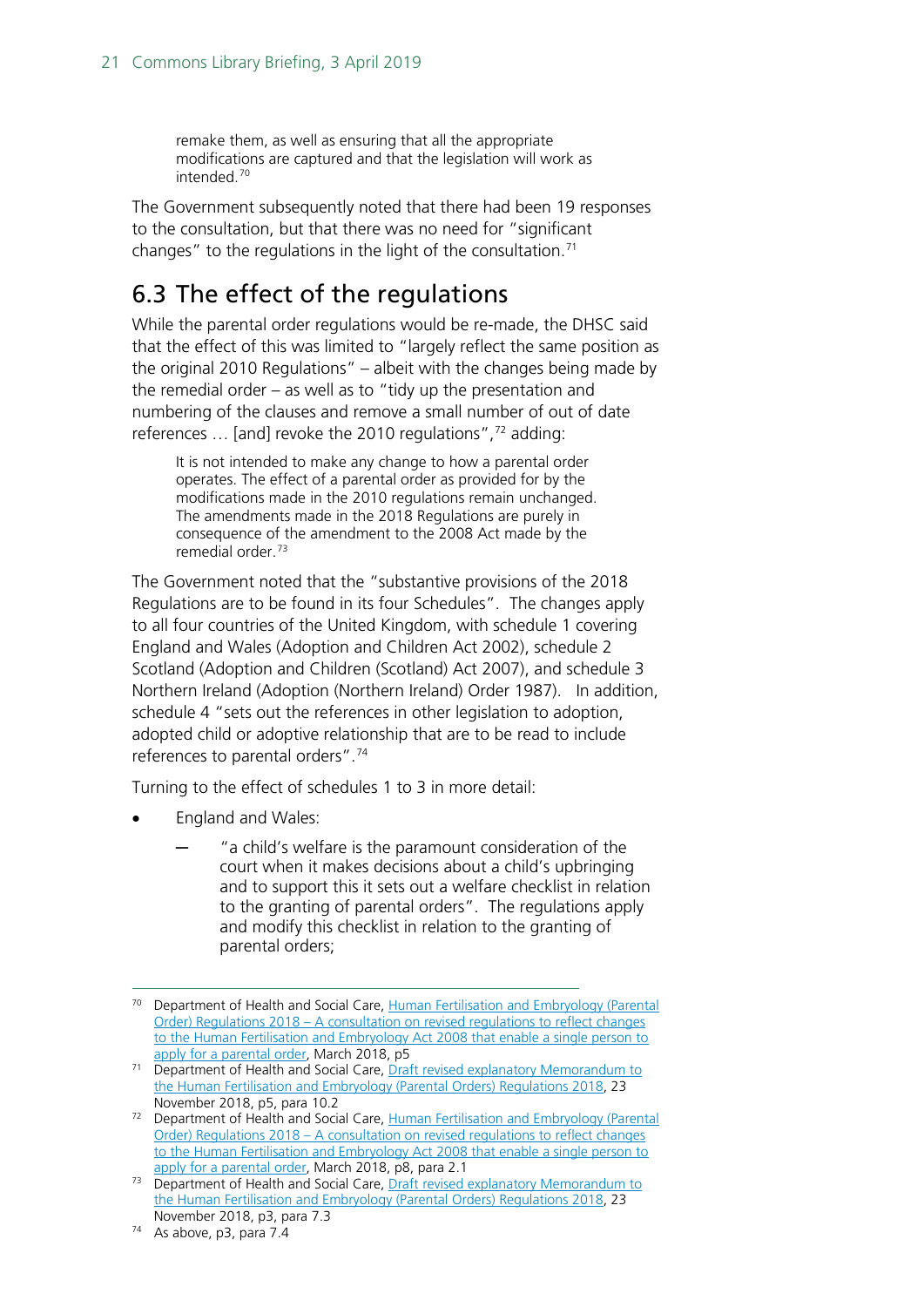- the regulations set out "what form a parental order must take and what it means to be the subject of a parental order", namely that, equivalent to the effect an adoption order, a child subject to a parental order "will be deemed to be the legitimate child of the intending parent or parents, and to provide that no-one else will have parental responsibility for that child";
- ─ "enact sections of the adoption legislation that give the court powers where a child is removed from the care of the intending parents once a parental order has been applied for";
- Scotland:
	- apply and modify provisions of the Adoption & Children (Scotland) Act 2007 to parental orders granted in Scotland. The 2002 Adoption and Children Act for England and Wales, and the 2007 Act are "broadly similar, which means that that the provisions applied and modified for parental orders are also similar and cover the same issues as set out above for the 2002 Act";
	- key differences are that "there is no welfare checklist and the status of illegitimacy has been abolished with the exception of provisions relating to any title, coat of arms, honour or dignity";
- Northern Ireland:
	- the 1987 order "makes similar provisions as the 2002 Act does to England and Wales and the 2007 Act does in Scotland. This means that that the provisions applied and modified for parental orders are also similar and cover the same issues as set out above for the 2002 Act".<sup>[75](#page-21-0)</sup>

In addition, for the UK as a whole, Schedule 4 makes the following provisions which similarly mirror those in the 2010 regulations:

- the 2018 Regulations contain the requirement for the relevant Registrar General to hold and maintain a 'Parental Order Register': "when the child is born, the surrogate and her partner (if she has one) will record the child's birth on the live birth register. Once the parental order has been granted the court will send a copy of the order to the Registrar General and a new birth certificate will be issued. This will be a certified copy of the entry in the `Parental Order Register'. The Registrar General will mark the entry in the live birth register as `Re-registered' (in Scotland the birth entry is marked 'Parental Order')";
- "the relevant Registrar General must make traceable the connection between any entry in the register of births which has been marked 'Re-registered' or 'Parental Order' and any corresponding entry in the Parental Order Register. Information kept by the relevant Registrar General for this purpose is not open

<span id="page-21-0"></span> <sup>75</sup> Department of Health and Social Care, [Draft revised explanatory Memorandum to](http://www.legislation.gov.uk/ukdsi/2018/9780111174715/pdfs/ukdsiem_9780111174715_en_001.pdf)  [the Human Fertilisation and Embryology \(Parental Orders\) Regulations 2018,](http://www.legislation.gov.uk/ukdsi/2018/9780111174715/pdfs/ukdsiem_9780111174715_en_001.pdf) 23 November 2018, pp3–4, paras 7.6–7.13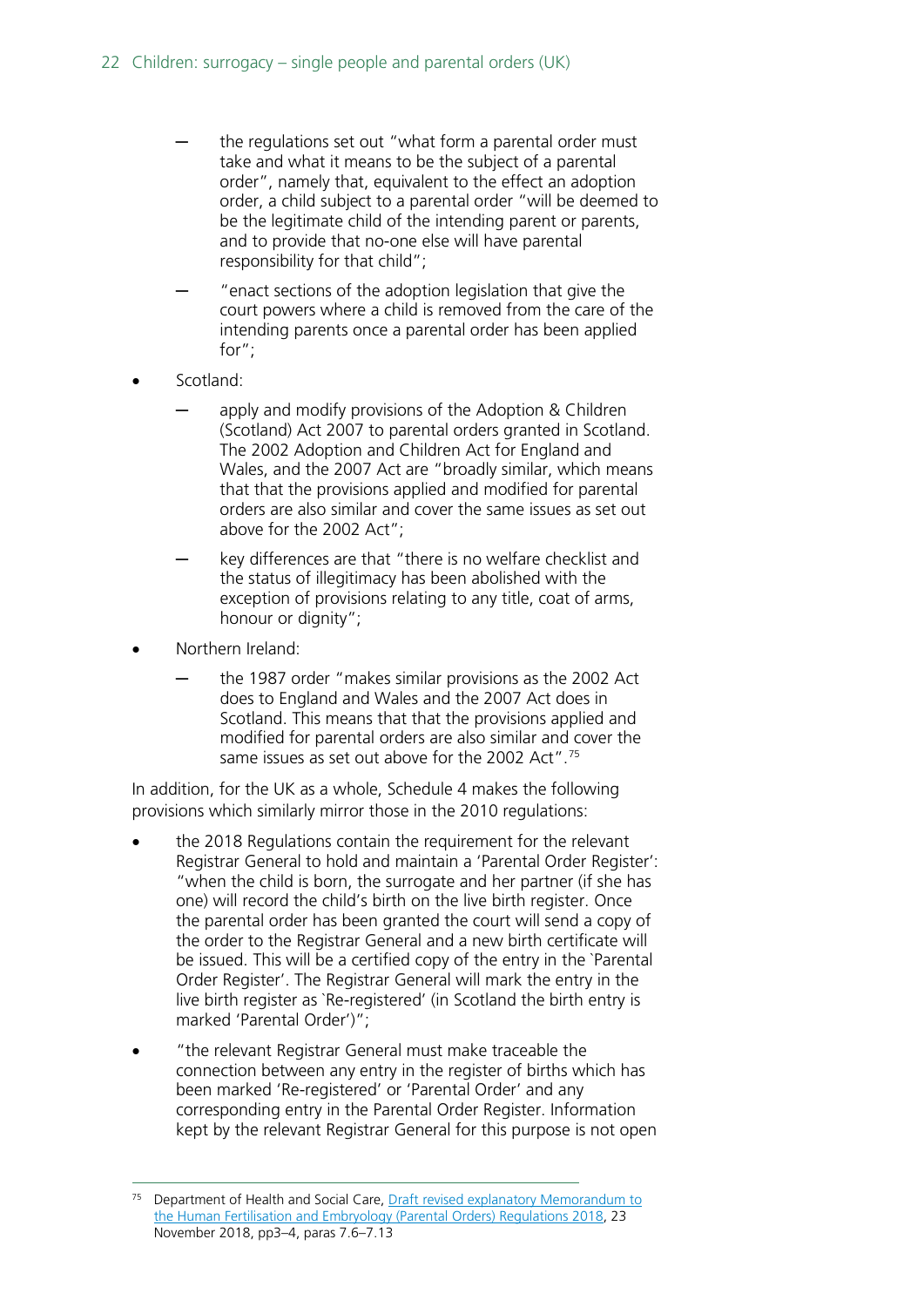to public inspection or search, and this principle is maintained in the re-made regulations".[76](#page-22-1)

### <span id="page-22-0"></span>6.4 Parliamentary consideration of the draft regulations

Sub-Committee A of the Secondary Legislation Scrutiny Committee of the House of Lords considered the draft regulations in its report of 28 November 2018, but did not draw them to the special attention of the House.<sup>[77](#page-22-2)</sup>

The Joint Committee on Statutory Instruments found that the regulations did not need to be reported to the House in its report of 30 November 2018.[78](#page-22-3)

<span id="page-22-1"></span> <sup>76</sup> As above, p4, paras 7.14–7.16

<span id="page-22-2"></span><sup>&</sup>lt;sup>77</sup> Secondary Legislation Scrutiny Committee (Sub-Committee A), Proposed Negative [Statutory Instruments under the European Union \(Withdrawal\) Act 2018 –](https://publications.parliament.uk/pa/ld201719/ldselect/ldseclega/238/238.pdf) Includes 4 [Information Paragraphs on 5 Instruments, 2017–19 HL 238,](https://publications.parliament.uk/pa/ld201719/ldselect/ldseclega/238/238.pdf) 28 November 2018, p4

<span id="page-22-3"></span><sup>78</sup> Joint Committee on Statutory Instruments, [Thirty-ninth Report of Session 2017–19,](https://publications.parliament.uk/pa/jt201719/jtselect/jtstatin/240/240.pdf) 2017–19 HL 240 HC 542-xxxix, 30 November 2018, p10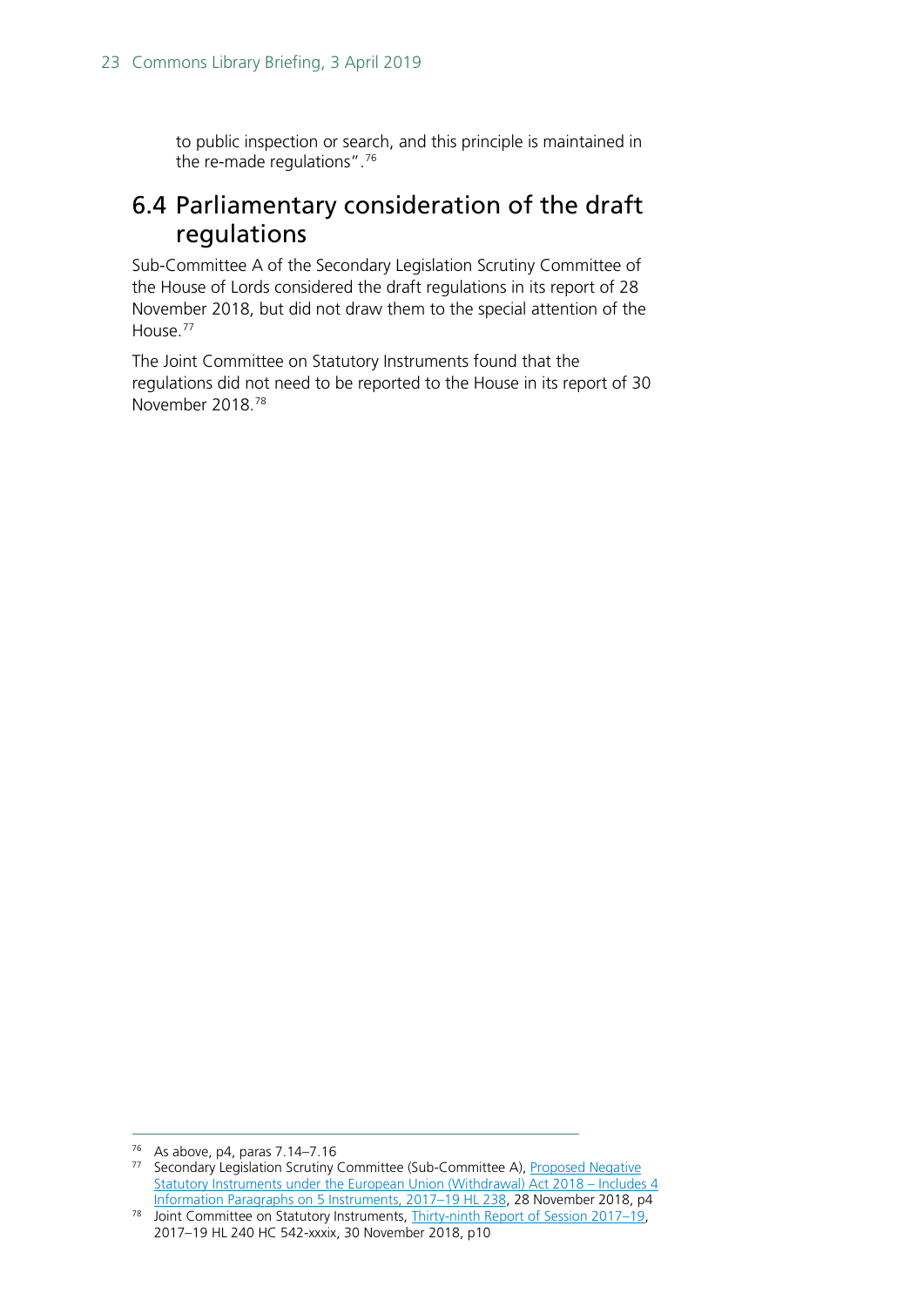## <span id="page-23-0"></span>7. Law Commission review of surrogacy

As noted above, the current law on parental orders for surrogacy is based upon the law on adoption. The Government has said that it is:

supporting a three year project by the Law Commission to undertake a comprehensive review of all surrogacy legislation and this will include consideration of the extent to which adoption legislation is appropriate as a framework for parental orders. The project started in May 2018.[79](#page-23-1)

The Minister, Ms Doyle-Price, told the House in July 2018:

There has been considerable growth in surrogacy arrangements in recent years, but I am unsure whether the law has kept pace with the changing practice. We have been revising the guidance to ensure that everyone can approach the matter with greater certainty but, more specifically, I have commissioned the Law Commission to have a good look at the law in the area so that we can ensure good practice in this country without driving people overseas.[80](#page-23-2)

The Law Commission noted that the project "came out of the Law Commission's 13th Programme of Law Reform", after the open public consultation to determine which topics should be considered found that "surrogacy was the issue most cited that made it into the Programme, with over 340 people and groups saying the law was not fit for purpose". The Commission said that:

The way in which parental orders are granted may create difficulties for new intended parents making medical decisions about the child. And the regulation of surrogacy requires improvement, so standards can be monitored and kept high. […]

The project will consider the legal parentage of children born via surrogacy, and the regulation of surrogacy more widely. It will take account of the rights of all involved, including the question of a child's right to access information about their origin, and the prevention of exploitation of children and adults. […]

Law Commissioner for England and Wales Professor Nick Hopkins:

"Our society has moved on from when surrogacy laws were first introduced 30 years ago and, now, they are not fit for purpose.

#### Specifically, the Commissions said that they:

have already identified three potential areas of concern:

difficulties with parental orders - a parental order transfers parentage from the surrogate mother to the intended parents. But that process can only happen after the baby is born and is subject to conditions which may require reform.

<span id="page-23-2"></span>80 [HC Deb 24 July 2018 c862](https://hansard.parliament.uk/Commons/2018-07-24/debates/ADFBD09D-AAC2-4DEC-91FC-4B23D2710B19/DraftHumanFertilisationAndEmbryologyAct2008(Remedial)Order)

<span id="page-23-1"></span>Department of Health and Social Care, [Draft revised explanatory](http://www.legislation.gov.uk/ukdsi/2018/9780111174715/pdfs/ukdsiem_9780111174715_en_001.pdf) Memorandum to [the Human Fertilisation and Embryology \(Parental Orders\) Regulations 2018,](http://www.legislation.gov.uk/ukdsi/2018/9780111174715/pdfs/ukdsiem_9780111174715_en_001.pdf) 23 November 2018, p3, para 7.3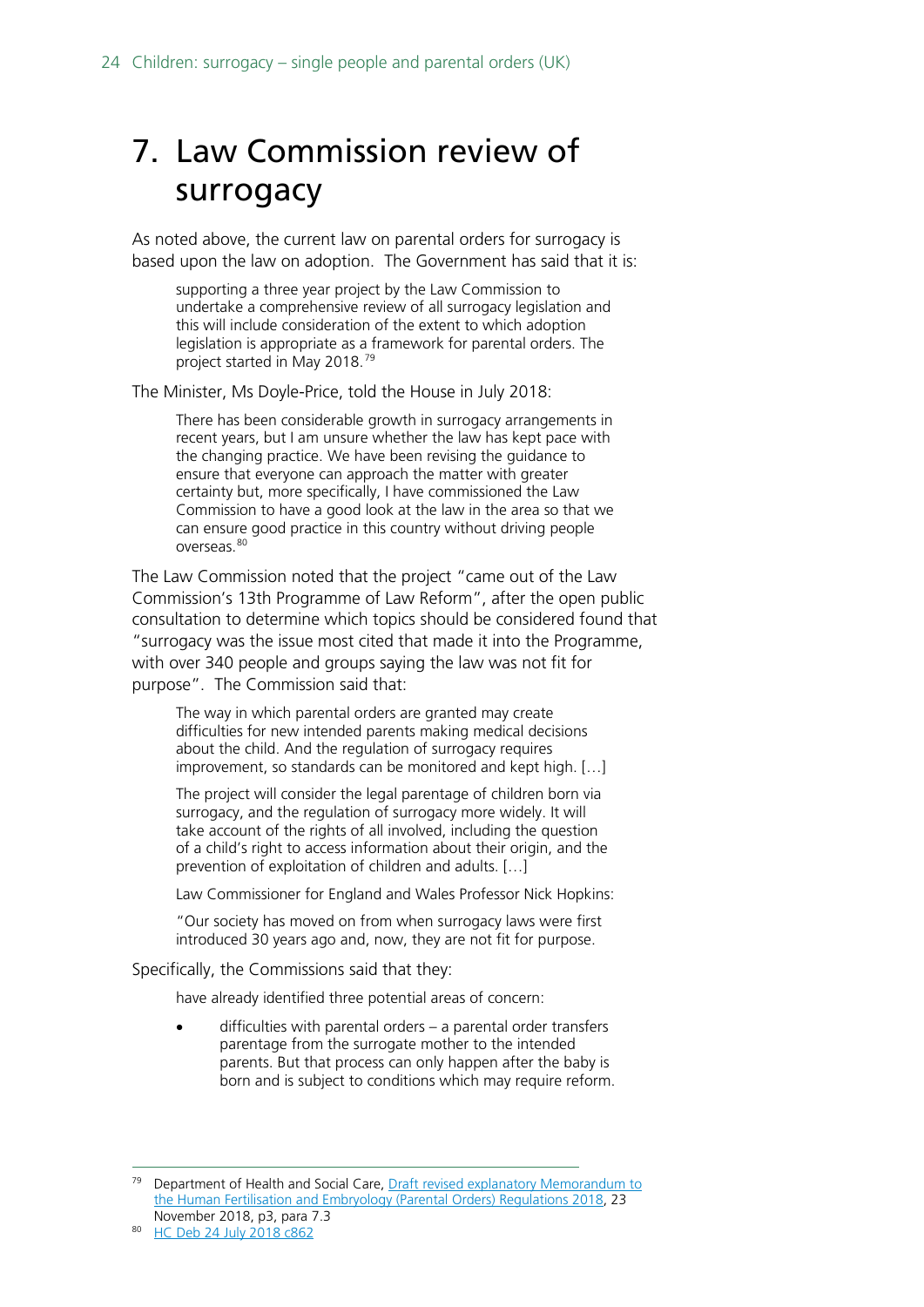- international surrogacy the uncertainty in the current law may encourage use of international arrangements, where there are concerns about exploitation of surrogates.
- how surrogacy is regulated  $-$  the rules governing how surrogacy is undertaken should be brought up to date and further improved.

The project will be jointly undertaken by the Law Commission of England and Wales and the Scottish Law Commission. In terms of next steps, the Law Commission said that the Commissions are "aiming to publish a consultation paper within a year" as part of "extensive public consultation" on the topic.<sup>[81](#page-24-0)</sup>

A webpage entitled "Current project status" is available online at: <https://www.lawcom.gov.uk/project/surrogacy/>

<span id="page-24-0"></span><sup>81</sup> Law Commission, Surrogacy laws set for reform as Law Commissions get [Government backing,](https://www.lawcom.gov.uk/surrogacy-laws-set-for-reform-as-law-commissions-get-government-backing/) 4 May 2018, webpage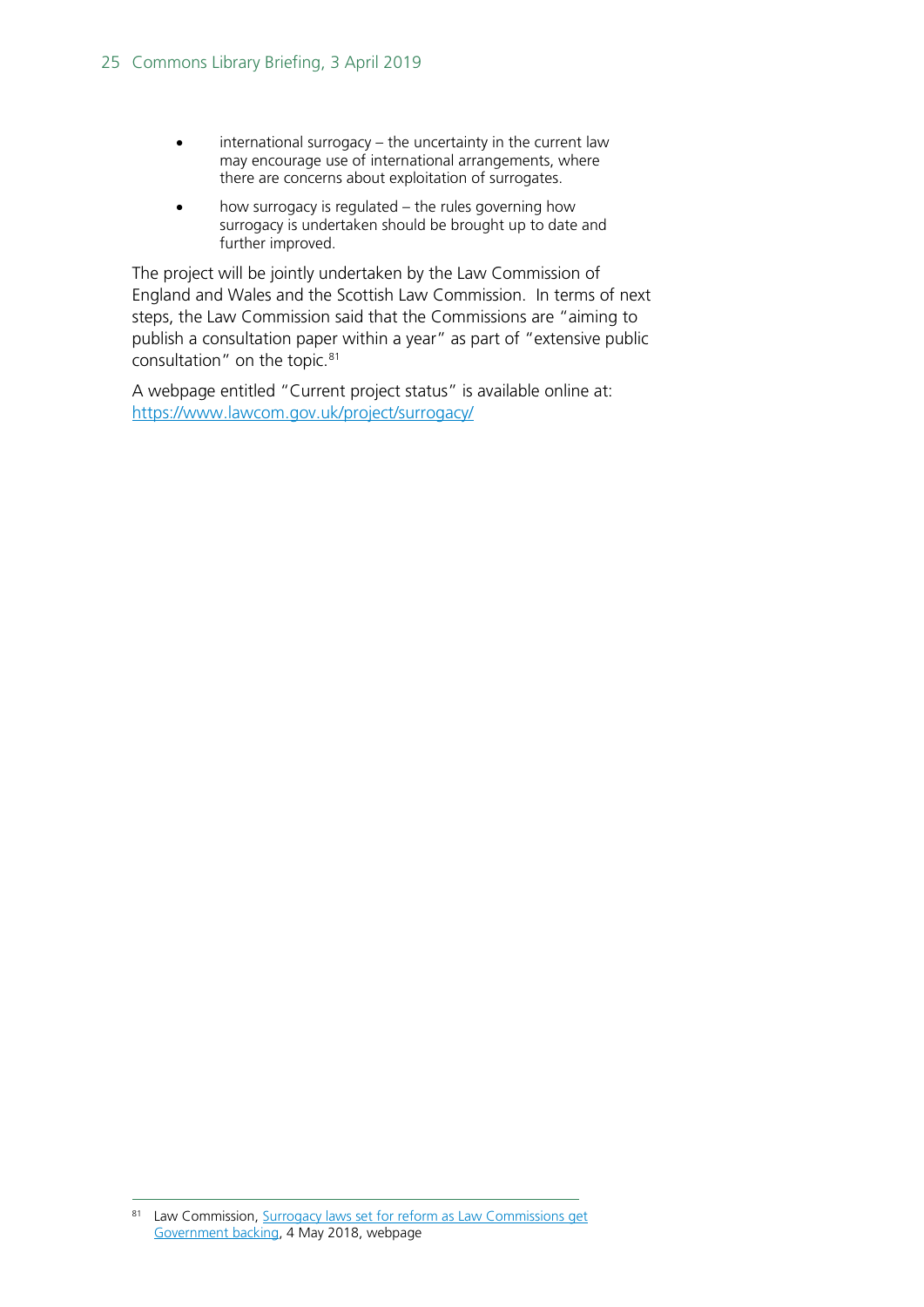### **Version control (from version 3.0 onwards)**

| 3.0 | 28/11/17 | Sections 5.1 and 5.2 updated to show latest<br>position, summary amended to reflect these<br>changes, and minor typos corrected                                                                                                                                            |
|-----|----------|----------------------------------------------------------------------------------------------------------------------------------------------------------------------------------------------------------------------------------------------------------------------------|
| 4.0 | 05/02/18 | Section 5.2 ("Continuing delays to the<br>introduction of the remedial order")<br>summarised and included in section 5.1, new<br>sections 5.2 and 5.3 added and summary<br>updated following publication of the draft<br>remedial order, and minor editing changes<br>made |
| 5.0 | 14/5/18  | Section number removed from summary. In<br>section 4 (previously section 5), sub-section 4.4<br>added following publication of the JCHR's<br>report, and section 4.5 updated, summary<br>updated and note reviewed.                                                        |
| 6.0 | 10/12/18 | New sections 5 to 7 added and minor<br>amendments made                                                                                                                                                                                                                     |
| 7.0 | 3/4/19   | Updates to reflect consideration of both<br>Houses of the draft Order and regulations, and<br>that both are now in force                                                                                                                                                   |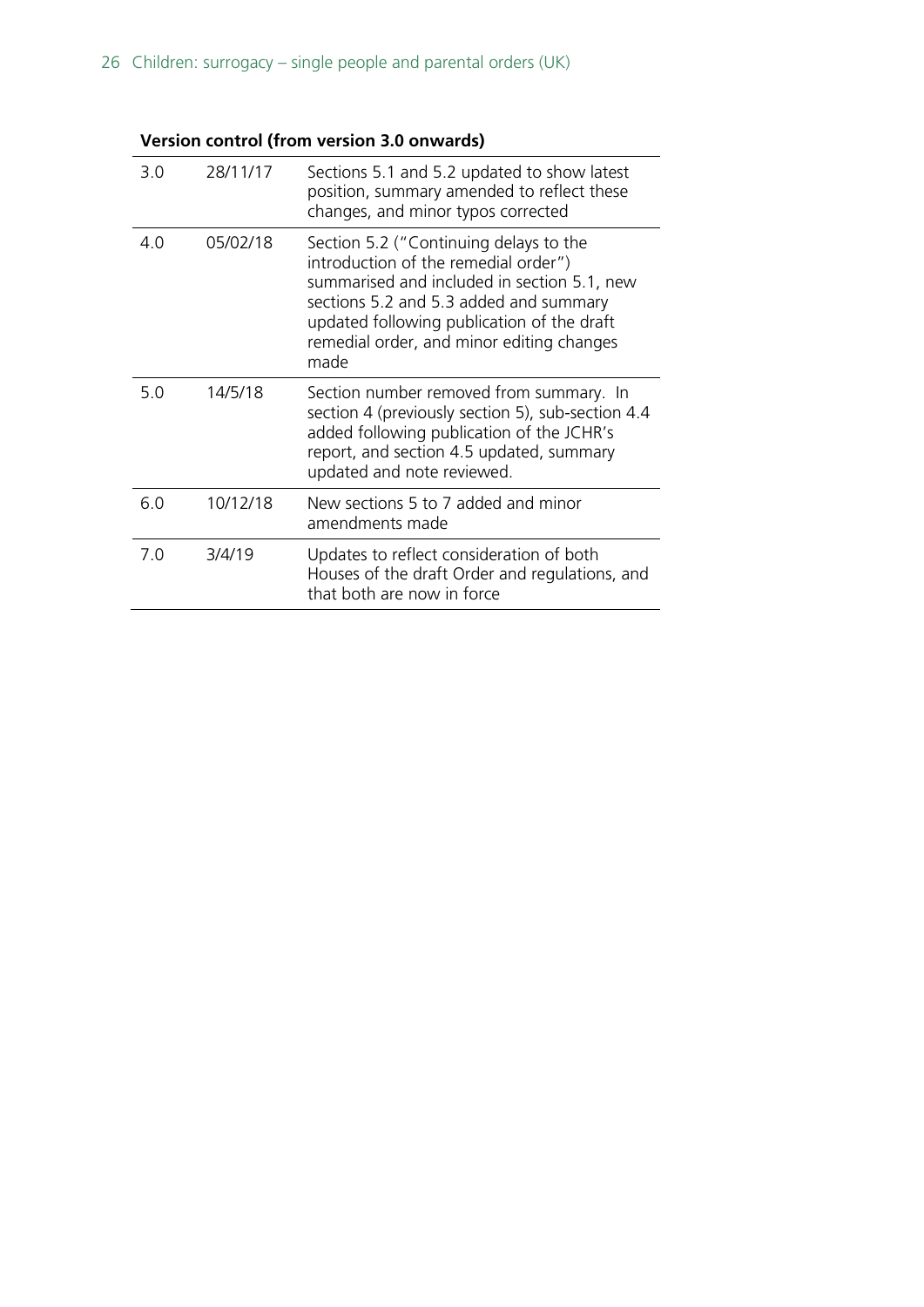### Commons Library Briefing, 3 April 2019